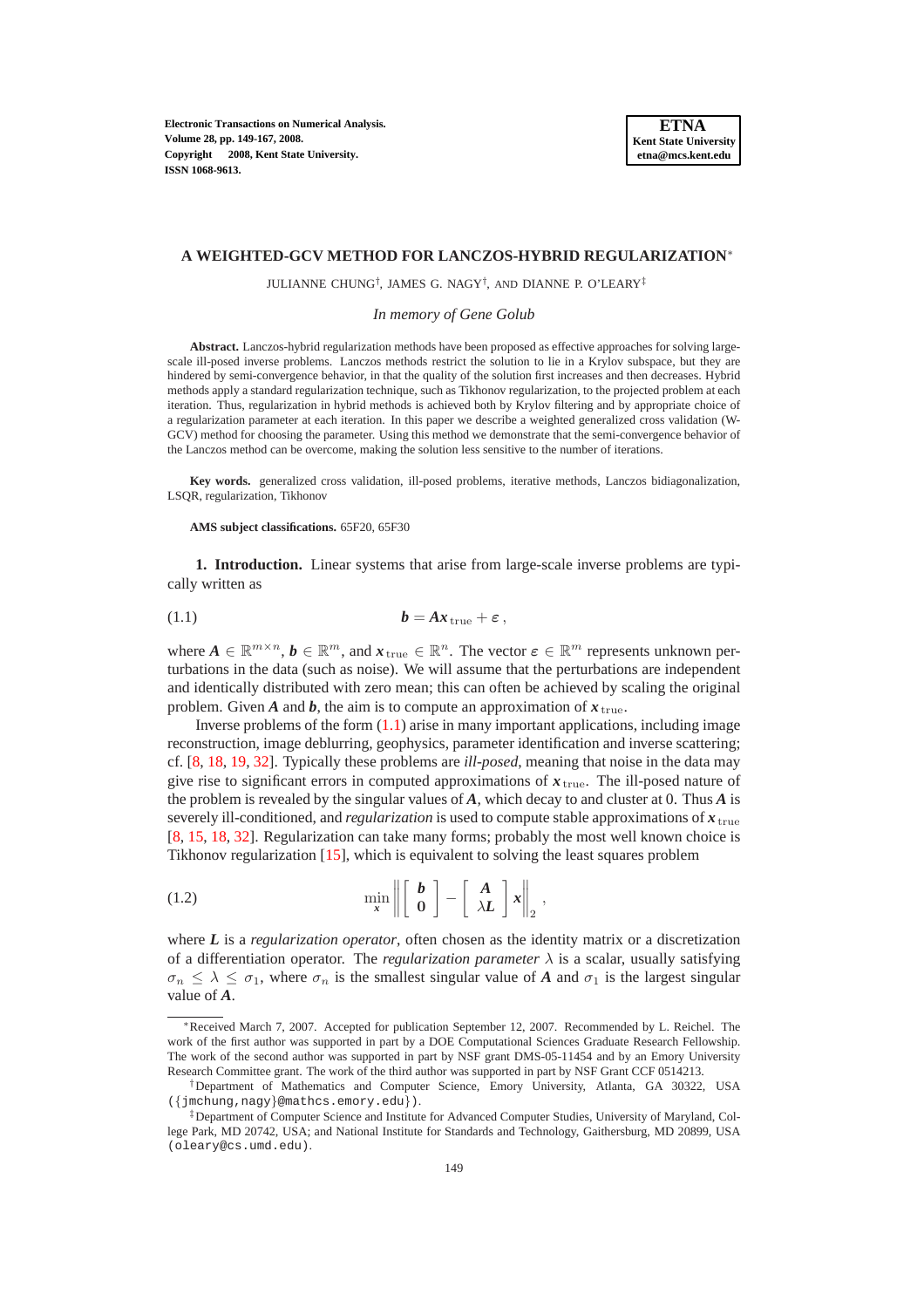

No regularization method is effective without an appropriate choice of the regularization parameter. Various techniques can be used, such as the discrepancy principle, the L-curve, and generalized cross validation (GCV) [\[8,](#page-17-0) [18,](#page-17-1) [32\]](#page-18-0). There are advantages and disadvantages to each of these approaches [\[23\]](#page-17-4), especially for large-scale problems. For example, to use the discrepancy principle, it is necessary to have information about the noise. In the case of GCV, efficient implementation for Tikhonov regularization requires computing the singular value decomposition (SVD) of the matrix  $A$  [\[13\]](#page-17-5), which may be computationally impractical for large-scale problems. Some savings can be attained by using a bidiagonalization of *A* [\[7\]](#page-17-6), or the iterative technique proposed by Golub and von Matt [\[14\]](#page-17-7), but the cost can still be prohibitive for very large matrices. In addition, the method proposed in [\[14\]](#page-17-7) would need to be implemented carefully to avoid failure when a trial choice of parameter in the iteration is poor  $[5]$ . In the case of the L-curve, it may be necessary to solve  $(1.2)$  for several regularization parameters. This limitation can be partially alleviated by exploiting redundancies and additional information available in certain iterative methods [\[3,](#page-17-9) [10\]](#page-17-10).

An alternative to Tikhonov regularization for large-scale problems is *iterative regularization*. In this case, an iterative method such as LSQR [\[30\]](#page-18-1) is applied to the least squares problem,

<span id="page-1-0"></span>(1.3) 
$$
\min_{x} \|b - Ax\|_2.
$$

When applied to ill-posed problems, iterative methods such as LSQR exhibit an interesting "semiconvergence" behavior. Specifically, the early iterations reconstruct information about the solution, while later iterations reconstruct information about the noise. This behavior can be observed (if the exact solution is known) by plotting the relative errors,  $\|\mathbf{x}_k \mathbf{x}_{\text{true}}||2/||\mathbf{x}_{\text{true}}||_2$ , where  $\mathbf{x}_{\text{true}}$  is the exact solution and  $\mathbf{x}_k$  is the solution at the k<sup>th</sup> iteration. This is illustrated schematically in the left plot of Figure [1.1,](#page-14-0) where we plot the typical behavior of the relative error as the iteration proceeds. (Specific examples are detailed in later sections.) If we terminate the iteration when the error is minimized, we obtain a regularized solution. Unfortunately the exact solution  $x_{\text{true}}$  is not known in practical problems, so a plot of the relative errors cannot be used to find the optimal termination point. However, parameter selection methods such as the discrepancy principle, GCV and L-curve (see, for example, [\[18\]](#page-17-1)) can be used to estimate this termination point. The difficulty is that these techniques are not perfect, and, as illustrated in the left plot in Figure [1.1,](#page-14-0) an imprecise estimate of the termination point can result in a solution whose relative error is significantly higher than the optimal.

The semiconvergence behavior of LSQR can be stabilized by using a *hybrid* method that combines an iterative Lanczos bidiagonalization algorithm with a direct regularization scheme, such as Tikhonov  $[1, 2, 4, 16, 22, 23, 25, 29]$  $[1, 2, 4, 16, 22, 23, 25, 29]$  $[1, 2, 4, 16, 22, 23, 25, 29]$  $[1, 2, 4, 16, 22, 23, 25, 29]$  $[1, 2, 4, 16, 22, 23, 25, 29]$  $[1, 2, 4, 16, 22, 23, 25, 29]$  $[1, 2, 4, 16, 22, 23, 25, 29]$  $[1, 2, 4, 16, 22, 23, 25, 29]$  $[1, 2, 4, 16, 22, 23, 25, 29]$  $[1, 2, 4, 16, 22, 23, 25, 29]$  $[1, 2, 4, 16, 22, 23, 25, 29]$  $[1, 2, 4, 16, 22, 23, 25, 29]$  $[1, 2, 4, 16, 22, 23, 25, 29]$  $[1, 2, 4, 16, 22, 23, 25, 29]$  or truncated SVD. The basic idea of this approach is to project the large-scale problem onto Krylov subspaces of small (but increasing) dimension. The projected problem can be solved cheaply using any direct regularization method. The potential benefits of this approach are illustrated in the right plot of Figure [1.1.](#page-14-0) Notice that, in contrast to the behavior of the relative errors for LSQR, the hybrid approach can effectively stabilize the iteration so that an imprecise (over) estimate of the stopping iteration does not have a deleterious effect on the computed solution.

A disadvantage of the hybrid approach is that at each iteration we must choose a new regularization parameter for the projected problem. Although this is not computationally expensive, in order for the approach to be viable for practical problems, we must choose good parameters. Optimal choices for the parameter at each iteration result in convergence behavior similar to that illustrated in the right plot of Figure [1.1.](#page-14-0) However, our computational experience indicates that such optimal behavior cannot be expected when using parameter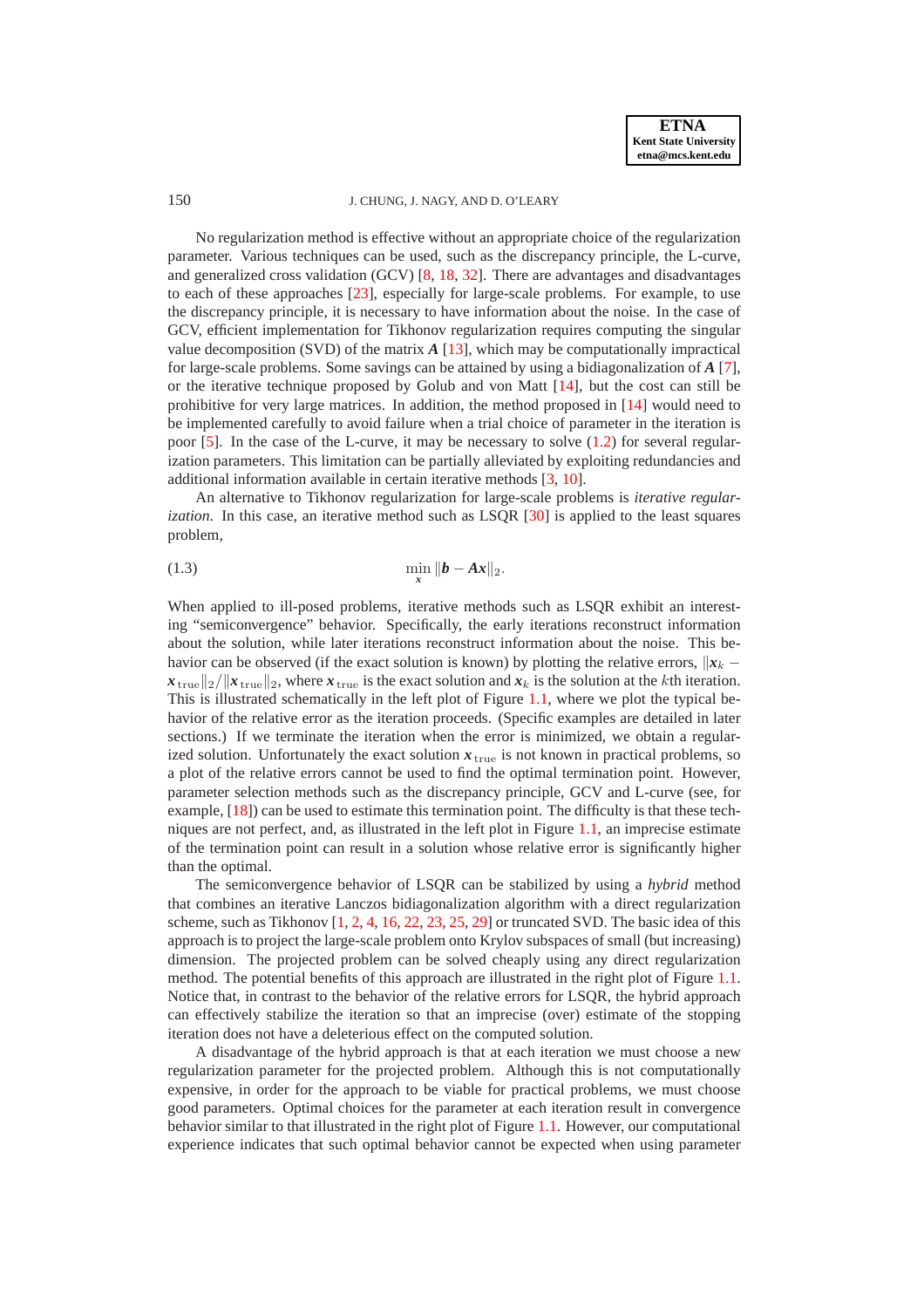



FIG. 1.1. *These plots represent relative errors,*  $\|\mathbf{x}_k - \mathbf{x}_{\text{true}}\|_2 / \|\mathbf{x}_{\text{true}}\|_2$ , where  $\mathbf{x}_{\text{true}}$  is the true solution, *and* **x**k *is the solution at the* k*th iteration. The left plot illustrates semiconvergence behavior of the iterative method LSQR for an ill-posed problem; a regularized solution is computed by terminating the iteration when the relative error is small, but the error can be very large if this termination point is over-estimated. The right plot illustrates how this semiconvergence behavior can be stabilized with an iterative LSQR-Tikhonov hybrid method.*

selection methods such as the discrepancy principle, GCV and the L-curve; see also [\[23\]](#page-17-4).

In this paper we consider a Lanczos-hybrid method, using Tikhonov regularization, with the regularization parameter for the projected problem chosen by GCV. We show that GCV has a strong tendency to over-estimate the regularization parameter, but that a weighted-GCV (W-GCV) method can be very effective.

An outline for the rest of the paper is as follows. In section [2](#page-2-0) we review Tikhonov regularization, the GCV method, and SVD based implementations. In section [3](#page-3-0) we describe the Lanczos-hybrid method, with Tikhonov regularization for the projected problem. We illustrate the deficiencies of using GCV with that method in section [4.](#page-5-0) We show that although it is efficient, it generally provides a parameter estimate that is too large. This can seriously degrade the overall convergence behavior. In section [5,](#page-7-0) we describe the W-GCV method and show how it is related to the standard GCV. Numerical experiments are provided in section [6](#page-13-0) that illustrate the effectiveness of the W-GCV method on the test problems (introduced in section [4.1\)](#page-5-1), and some concluding remarks are given in section [7.](#page-15-0)

<span id="page-2-0"></span>**2. Tikhonov regularization and GCV.** To establish notation used in the paper, we briefly review Tikhonov regularization and GCV. In particular, we show that by using the SVD of the matrix A, we can recast the Tikhonov problem as a filtering method. In addition, the SVD allows us to put the GCV function into a computationally convenient form. Although this SVD approach is impractical for large-scale problems, it is both an extremely useful tool for problems of small dimension and an important component of the Lanczos-hybrid method.

Tikhonov regularization requires solving the minimization problem given in [\(1.2\)](#page-0-1). For ease of notation, we take *L* to be the identity matrix. Let  $A = U\Sigma V^T$  denote the SVD of *A*, where the columns  $u_i$  of  $U$  and  $v_i$  of  $V$  contain, respectively, the left and right singular vectors of *A*, and  $\Sigma = \text{diag}(\sigma_1, \sigma_2, \dots, \sigma_n)$  is a diagonal matrix containing the singular values of *A*, with  $\sigma_1 \geq \sigma_2 \geq ... \geq \sigma_n \geq 0$ . Replacing *A* by its SVD and performing a little algebraic manipulation, we obtain the Tikhonov regularized solution

<span id="page-2-1"></span>(2.1) 
$$
\mathbf{x}_{\lambda} = \sum_{i=1}^{n} \phi_i \frac{\mathbf{u}_i^T \mathbf{b}}{\sigma_i} \mathbf{v}_i,
$$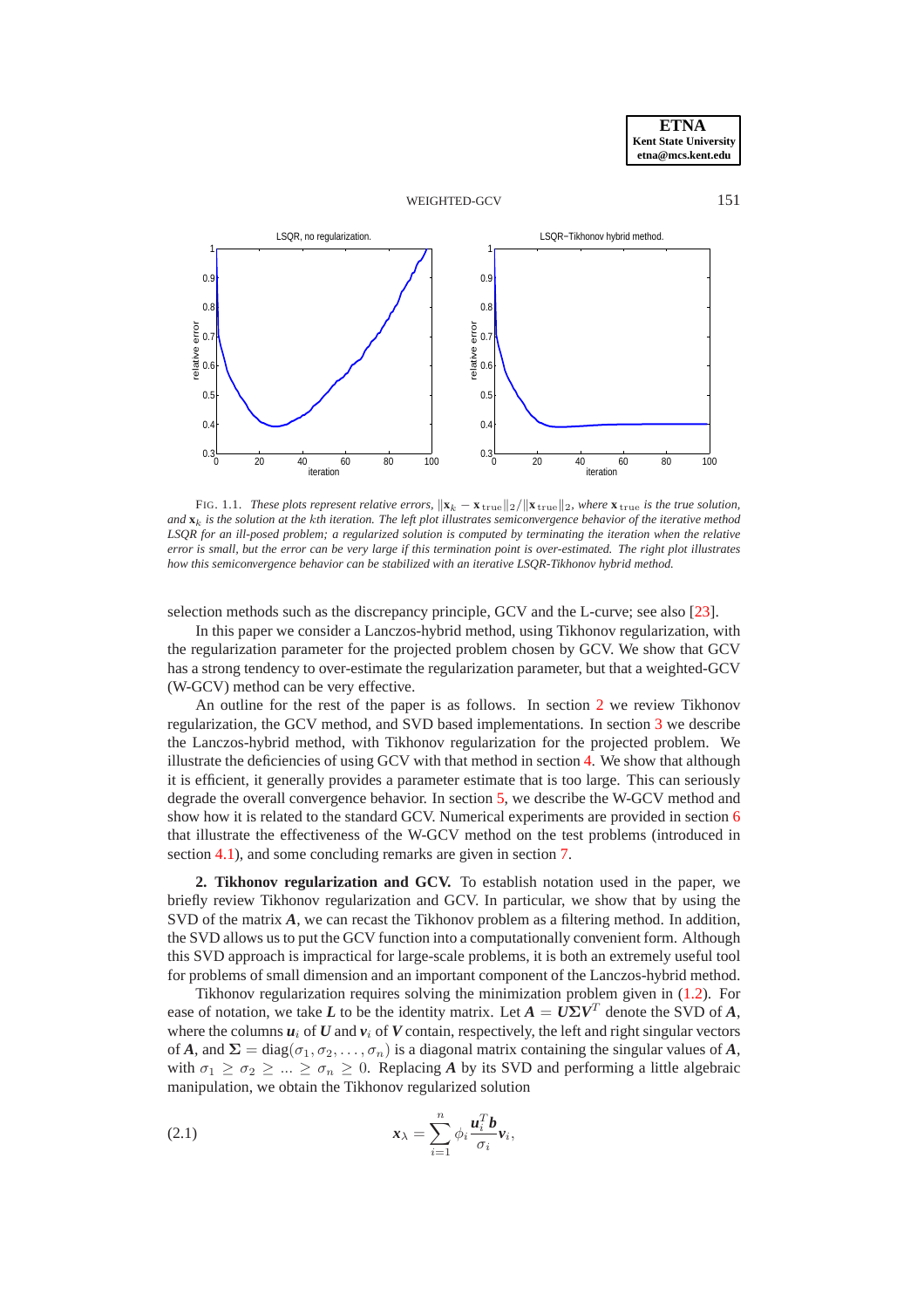where  $\phi_i = \frac{\sigma_i^2}{2}$  $\frac{\sigma_i}{\sigma_i^2 + \lambda^2} \in [0, 1]$  are the Tikhonov filter factors; cf. [\[18\]](#page-17-1). Note that choosing  $\lambda = 0$  corresponds to  $\phi_i = 1$  for all i, which in turn gives the solution to [\(1.3\)](#page-1-0). The regularization parameter,  $\lambda$ , plays a crucial role in the quality of the solution. For example, if  $\lambda$  is too large, the filter factors damp (or, equivalently, filter out) too many of the components in the SVD expansion [\(2.1\)](#page-2-1), and the corresponding solution is *over-smoothed*. On the other hand, if  $\lambda$  is too small, the filter factors damp too few components, and the corresponding solution is *under-smoothed*.

As mentioned in the introduction, a variety of parameter choice methods can be used to determine  $\lambda$ . We choose to use GCV, which is a predictive statistics-based method that does not require a priori estimates of the error norm. The basic idea of GCV is that a good choice of  $\lambda$  should predict missing values of the data. That is, if an arbitrary element of the observed data is left out, then the corresponding regularized solution should be able to predict the missing observation fairly well [\[18\]](#page-17-1). We leave out each data value  $b_i$  in turn and seek the value of  $\lambda$  that minimizes the prediction errors, measured by the GCV function

<span id="page-3-1"></span>(2.2) 
$$
G_{A,b}(\lambda) = \frac{n \| (\boldsymbol{I} - \boldsymbol{A}\boldsymbol{A}_{\lambda}^{\dagger})\boldsymbol{b} \|_{2}^{2}}{\left(\text{trace}(\boldsymbol{I} - \boldsymbol{A}\boldsymbol{A}_{\lambda}^{\dagger})\right)^{2}},
$$

where  $A_{\lambda}^{\dagger} = (A^T A + \lambda^2 I)^{-1} A^T$  represents the pseudo-inverse of  $\begin{bmatrix} A \\ \lambda I \end{bmatrix}$  $\lambda I$ 1 , and gives the regularized solution,  $x_{\lambda} = A_{\lambda}^{\dagger}b$ . Replacing *A* with its SVD, [\(2.2\)](#page-3-1) can be rewritten as

<span id="page-3-2"></span>(2.3) 
$$
G_{A,b}(\lambda) = \frac{n \left( \sum_{i=1}^{n} \left( \frac{\lambda^2 \boldsymbol{u}_i^T \boldsymbol{b}}{\sigma_i^2 + \lambda^2} \right)^2 + \sum_{i=n+1}^{m} (\boldsymbol{u}_i^T \boldsymbol{b})^2 \right)}{\left( (m-n) + \sum_{i=1}^{n} \frac{\lambda^2}{\sigma_i^2 + \lambda^2} \right)^2},
$$

which is a computationally convenient form to evaluate, thus making GCV easily used with standard minimization algorithms.

<span id="page-3-0"></span>**3. Lanczos-hybrid methods.** Using GCV to determine the Tikhonov regularization parameter can be quite effective, but the minimization function [\(2.3\)](#page-3-2) requires that the SVD of the matrix  $\vec{A}$  be computed, and this is not feasible when  $\vec{A}$  is too big. This leads us to Lanczoshybrid methods, which make computing the SVD of the operator feasible by projecting the problem onto a subspace of small dimension. As described in section [1](#page-0-2) and illustrated in Figure [1.1,](#page-14-0) hybrid methods can be an effective way to stabilize the semiconvergent behavior that is characteristic of iterative methods like LSQR when applied to ill-posed problems. Using an iterative method like Lanczos bidiagonalization (LBD) in combination with a direct method like Tikhonov regularization on the projected problem, we can hope to efficiently solve large-scale, ill-posed inverse problems. In this section, we provide some background on the Lanczos-hybrid methods.

Given a matrix *A* and vector *b*, LBD is an iterative scheme that computes the decomposition

$$
\boldsymbol{W}^T \boldsymbol{A} \boldsymbol{Y} = \boldsymbol{B} \,,
$$

where *W* and *Y* are orthonormal matrices, and *B* is a lower bidiagonal matrix. The kth iteration of LBD computes the kth columns of *Y* and *B*, and the  $(k + 1)$ st column of *W*.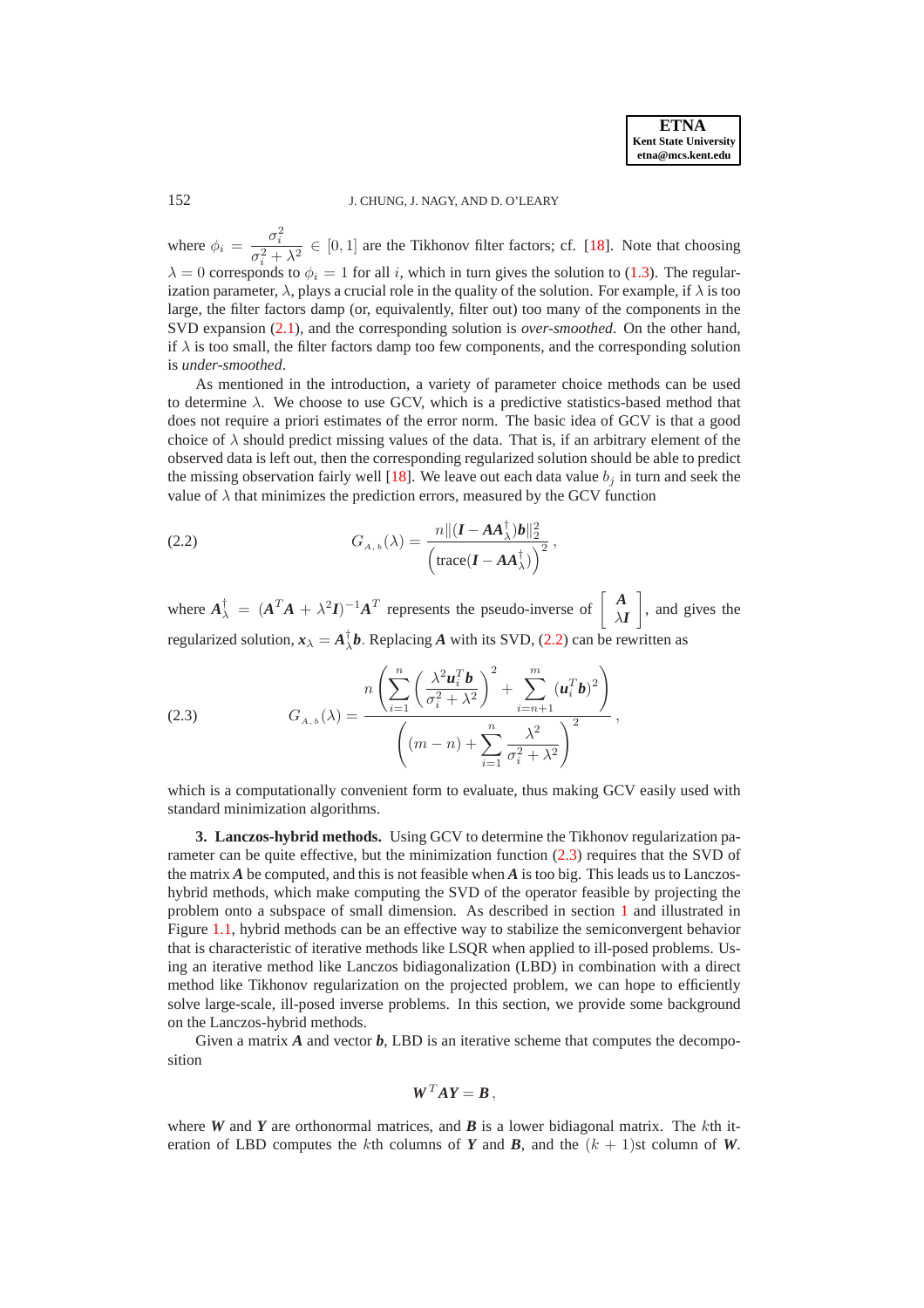**ETNA Kent State University etna@mcs.kent.edu**

#### WEIGHTED-GCV 153

Specifically, at iteration k, for  $k = 1, \ldots, n$ , we have an  $m \times (k + 1)$  matrix  $W_k$ , an  $n \times k$ matrix  $Y_k$ , an  $n \times 1$  vector  $y_{k+1}$ , and a  $(k+1) \times k$  bidiagonal matrix  $B_k$  such that

<span id="page-4-1"></span>
$$
\mathbf{A}^T \mathbf{W}_k = \mathbf{Y}_k \mathbf{B}_k^T + \alpha_{k+1} \mathbf{y}_{k+1} \mathbf{e}_{k+1}^T,
$$

$$
AY_k = W_k B_k,
$$

where  $e_{k+1}$  denotes the last column of the identity matrix of dimension  $(k+1)$  and  $\alpha_{k+1}$  will be the  $(k+1)$ st diagonal entry of  $B_{k+1}$ . Matrices  $W_k$  and  $Y_k$  have orthonormal columns, and the first column of  $W_k$  is  $b/||b||$ .

Given these relations, we approximate the least squares problem

$$
\min_{\mathbf{x}} ||\boldsymbol{b} - \boldsymbol{A}\boldsymbol{x}||_2
$$

by the *projected* LS problem

<span id="page-4-0"></span>(3.3) 
$$
\min_{\mathbf{x} \in R(Y_k)} ||\mathbf{b} - \mathbf{A}\mathbf{x}||_2 = \min_{f} ||\mathbf{W}_k^T \mathbf{b} - \mathbf{B}_k \mathbf{f}||_2
$$

$$
= \min_{f} ||\beta \mathbf{e}_1 - \mathbf{B}_k \mathbf{f}||_2,
$$

where  $\beta = ||b||$ , and choose our approximate solution as  $x_k = Y_k f$ . Thus each iteration of the LBD method requires solving a least squares problem involving a bidiagonal matrix  $B_k$ . Implementations of LBD iterative methods such as LSQR do not explicitly form the matrices  $W_k$ ,  $Y_k$ , and  $B_k$  when solving well-conditioned problems. Instead, efficient updating of the solution is used, and only a few vectors are stored  $[30]$ . For ill-conditioned problems, though, the matrices are often stored so that regularization can be applied.

An important property of LBD is that the singular values of  $B_k$  for small values of k tend to approximate the largest and smallest singular values of *A* [\[12\]](#page-17-16). Since the original problem is ill-posed,  $\mathbf{B}_k$  may become very ill-conditioned. Therefore, regularization must be used to compute

$$
\pmb{f}_{\lambda} = \beta \pmb{B}^{\dagger}_{k,\lambda} \pmb{e}_1 \,,
$$

as described in section [2.](#page-2-0) Notice that since the dimension of  $B_k$  is very small compared to *A*, we can afford to use SVD-based filtering methods to solve for  $f_\lambda$  and SVD-based parameter choice methods to find  $\lambda$  at each iteration. O'Leary and Simmons [\[29\]](#page-18-3) proposed using Tikhonov regularization to solve the projected problem, and Björck  $[1]$  $[1]$  suggested using truncated SVD (TSVD) with GCV to choose the regularization parameters. A variety of existing methods can be implemented. For a comparative study; see Kilmer and O'Leary [\[23\]](#page-17-4). Björck  $[1]$  $[1]$  also suggested using GCV as a way to determine an appropriate stopping iteration.

In the next section we illustrate how well this method works for Tikhonov regularization, using the GCV function,

$$
G_{B_k, \beta e_1}(\lambda) = \frac{k \Vert (\bm{I} - \bm{B}_k \bm{B}_{k,\lambda}^{\dagger}) \beta \bm{e}_1 \Vert_2^2}{\left( \text{trace}(\bm{I} - \bm{B}_k \bm{B}_{k,\lambda}^{\dagger}) \right)^2},
$$

to choose regularization parameters for [\(3.3\)](#page-4-0) at each iteration. Note that if we define the SVD of the  $(k + 1) \times k$  matrix  $B_k$  as

<span id="page-4-2"></span>(3.4) 
$$
\boldsymbol{B}_k = \boldsymbol{P}_k \left[ \begin{array}{c} \boldsymbol{\Delta}_k \\ \mathbf{0}^T \end{array} \right] \boldsymbol{Q}_k^T,
$$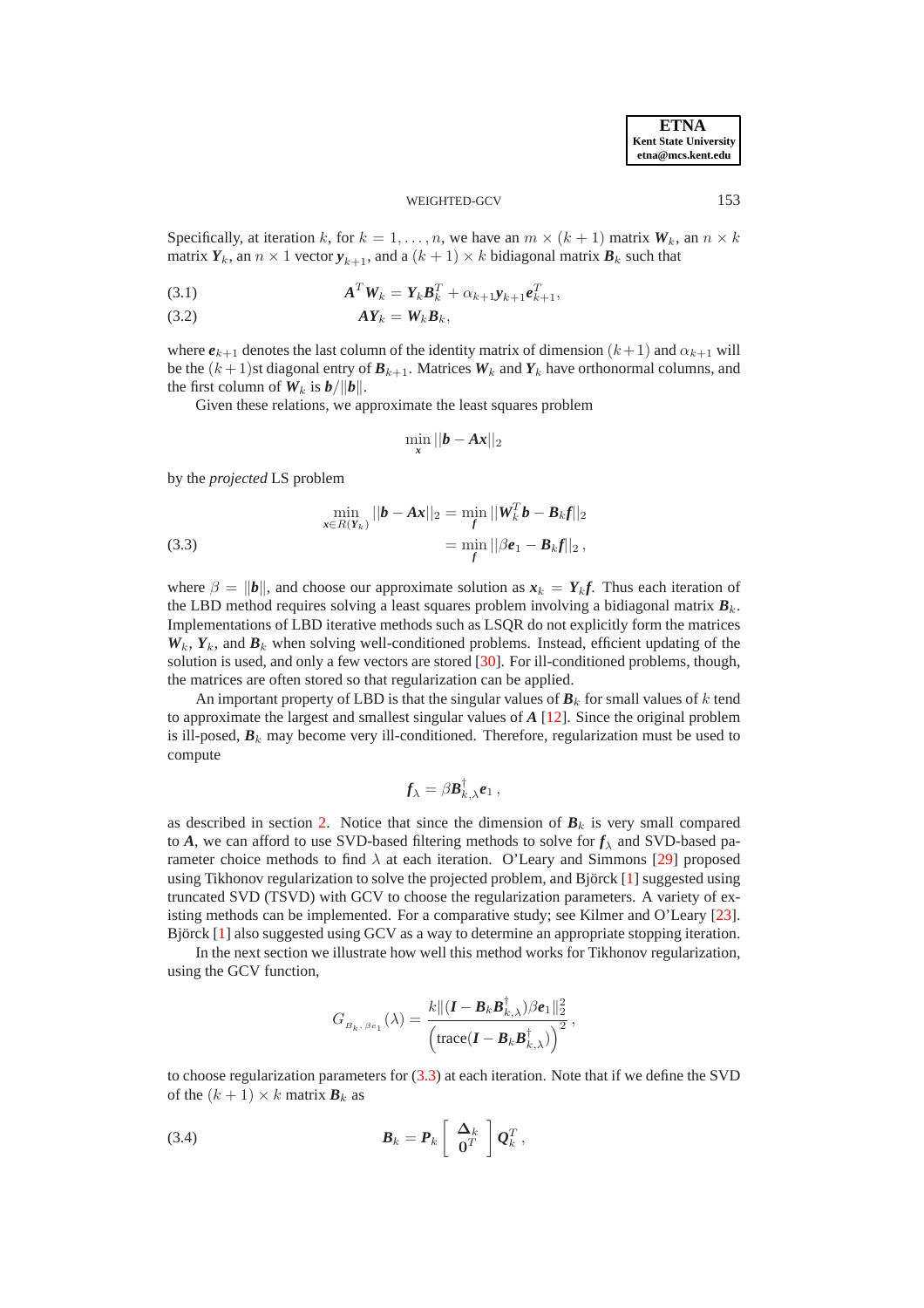then  $G_{B_k, \beta e_1}(\lambda)$  can be written as

<span id="page-5-2"></span>(3.5) 
$$
G_{B_k, \beta e_1(\lambda)} = \frac{k\beta^2 \left( \sum_{i=1}^k \left( \frac{\lambda^2}{\delta_i^2 + \lambda^2} \left[ \boldsymbol{P}_k^T \boldsymbol{e}_1 \right]_i \right)^2 + \left( \left[ \boldsymbol{P}_k^T \boldsymbol{e}_1 \right]_{k+1} \right)^2 \right)}{\left( 1 + \sum_{i=1}^k \frac{\lambda^2}{\delta_i^2 + \lambda^2} \right)^2},
$$

where  $\left[P_k^T\bm{e}_1\right]_j$  denotes the *j*th component of the vector  $\bm{P}_k^T\bm{e}_1$ , and  $\delta_i$  is the *i*th largest singular value of  $\mathbf{B}_k$  (i.e., the *i*th diagonal element of  $\Delta_k$ ).

<span id="page-5-0"></span>**4. Experimental results using Lanczos-hybrid methods and GCV.** To illustrate the behavior of the GCV and W-GCV methods in Lanczos-hybrid methods, we use six problems. All computations are done in MATLAB. Data and code used in this paper can be obtained from [http://www.mathcs.emory.edu/˜nagy/WGCV](http://www.mathcs.emory.edu/~nagy/WGCV).

<span id="page-5-1"></span>**4.1. Test problems.** The first problem comes from the iterative image deblurring pack-age, 'RestoreTools' [\[26\]](#page-18-4). Image deblurring has the form  $\mathbf{b} = A\mathbf{x}_{\text{true}} + \varepsilon$ , where the vector  $x_{\text{true}}$  represents the true image scene, *A* is a matrix representing a blurring operation, and *b* is a vector representing the observed, blurred and noisy image. Given  $A$  and  $b$ , the aim is to reconstruct an approximation of  $x_{true}$ . The RestoreTools package has several data sets and tools (such as matrix construction and multiplication routines) that can be used with iterative methods. The data set we use consists of a true image of a *satellite* and a so-called point spread function (PSF) that defines the blurring operation. The matrix *A* is constructed from the PSF, using a matrix construction routine in RestoreTools. We then form the noise-free blurred image as  $b_{true} = Ax_{true}$ . The MATLAB instructions are:

>> load satellite >> A = psfMatrix(PSF); >> b\_true = A\*x\_true;

The images have 256  $\times$  256 pixels, so the vectors  $\boldsymbol{b}_{true}$  and  $\boldsymbol{x}_{true}$  have length 256<sup>2</sup> = 65, 536. The function psfMatrix uses an efficient data structure scheme to represent the  $65,536 \times 65,536$  matrix *A*, and the multiplication operator, \*, is overloaded to allow for efficient computation of matrix-vector multiplications; see [\[26\]](#page-18-4) for more details.

The other five test problems are taken from the 'Regularization Tools' package [\[17\]](#page-17-17). In each case we generate an  $n \times n$  matrix A, true solution vector  $x_{true}$ , and (noise-free) observation vector  $\boldsymbol{b}_{true}$ , setting  $n = 256$ .

• *Phillips* is Phillips' "famous" test problem.  $A$ ,  $b$ , and  $x$ <sub>true</sub> are obtained by discretizing the first kind Fredholm integral equation  $b(s) = \int_{-6}^{6} a(s, t)x(t)dt$ , where

$$
a(s,t) = \begin{cases} 1 + \cos(\frac{\pi(s-t)}{3}) & , |s-t| < 3, \\ 0 & , |s-t| \ge 3, \end{cases}
$$
  

$$
x(t) = \begin{cases} 1 + \cos(\frac{\pi t}{3}) & , |t| < 3, \\ 0 & , |t| \ge 3, \end{cases}
$$
  

$$
b(s) = (6 - |s|) \left( 1 + \frac{1}{2} \cos(\frac{\pi s}{3}) \right) + \frac{9}{2\pi} \sin(\frac{\pi |s|}{3}).
$$

In MATLAB, the problem can be constructed with the simple statement:

>> [A, b\_true, x\_true] = phillips(n); where n is the dimension of the problem.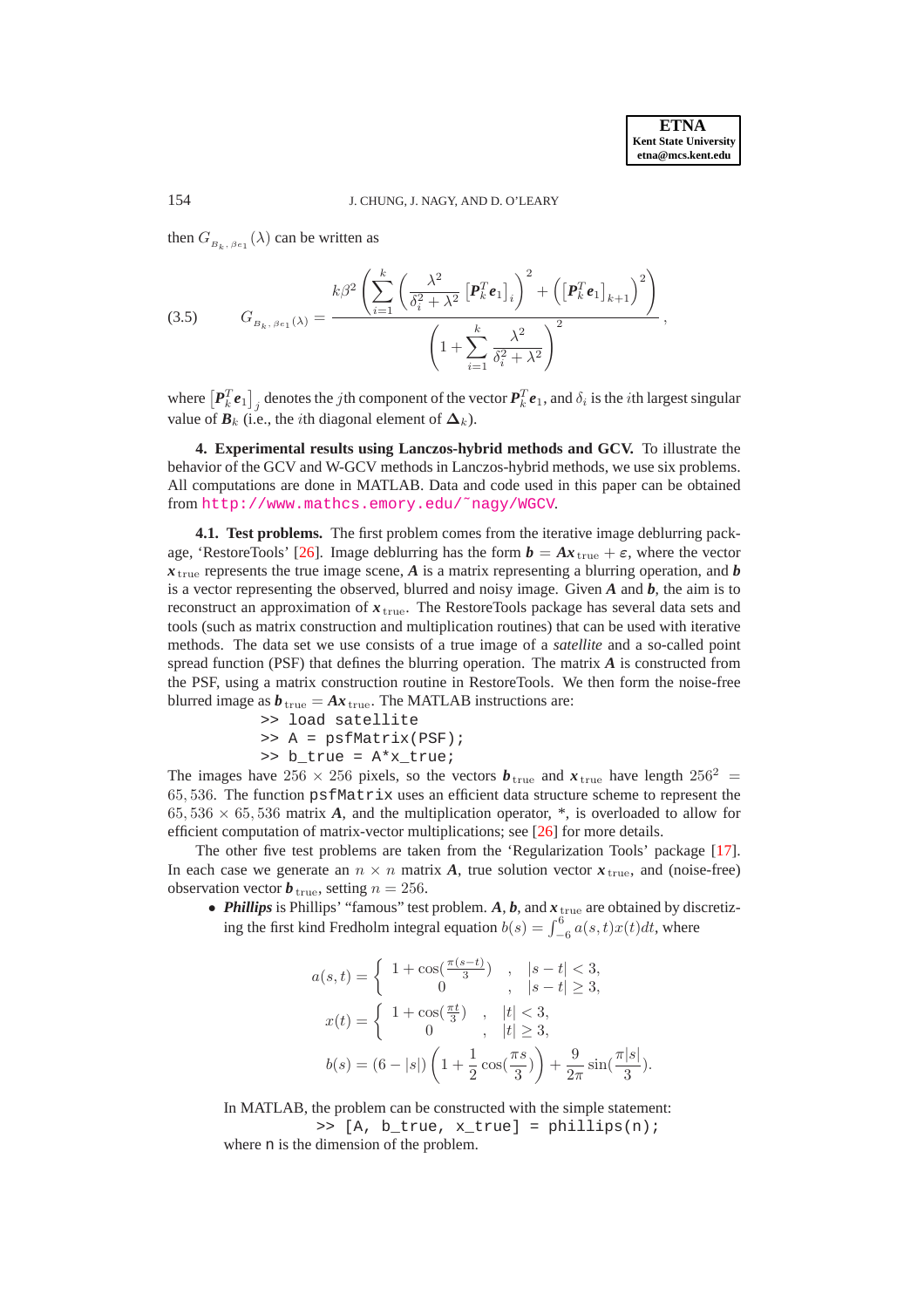• *Shaw* is a one-dimensional image restoration problem. A and  $x_{true}$  are obtained by discretizing, on the interval  $-\frac{\pi}{2} \leq s, t \leq \frac{\pi}{2}$ , the functions

$$
a(s,t) = (\cos(s) + \cos(t)) \left(\frac{\sin(u)}{u}\right)^2, \ u = \pi(\sin(s) + \sin(t)),
$$
  

$$
x(t) = 2 \exp(-6(t - 0.8)^2) + \exp(-2(t + 0.5)^2),
$$

and  $\mathbf{b}_{\text{true}} = A\mathbf{x}_{\text{true}}$ . The data can be constructed with the simple MATLAB statement:

>>  $[A, b, true, x, true] = \text{shaw}(n);$ where n is the dimension of the problem.

• *Deriv2* constructs *A*, *b* and  $x$ <sub>true</sub> by discretizing a first kind Fredholm integral equation,  $b(s) = \int_0^1 a(s, t)x(t)dt$ ,  $0 \le s \le 1$ , where the kernel  $a(s, t)$  is given by the Green's function for the second derivative:

$$
a(s,t) = \begin{cases} s(t-1) & , s < t, \\ t(s-1) & , s \ge t. \end{cases}
$$

There are several choices for x and b; in this paper, we use  $x(t) = t$  and  $b(s) =$  $(s<sup>3</sup> - s)/6$ . The data can be constructed with the simple MATLAB statement:

$$
>> [A, b\_true, x\_true] = deriv2(n);
$$
n is the dimension of the problem.

• *Baart* constructs  $A$ ,  $b$  and  $x$ <sub>true</sub> by discretizing the first kind Fredholm integral equation  $b(s) = \int_0^{\pi} a(s, t)x(t)dt, 0 \le s \le \frac{\pi}{2}$ , where

$$
a(s,t) = \exp(s \cos t),
$$
  
\n
$$
x(t) = \sin t,
$$
  
\n
$$
b(s) = \frac{2 \sinh s}{s}.
$$

The data can be constructed with the simple MATLAB statement:

$$
\Rightarrow [A, b_{true}, x_{true}] = baart(n);
$$

where n is the dimension of the problem.

<sup>k</sup>εk<sup>2</sup>

where

• *Heat* is an inverse heat equation using the Volterra integral equation of the first kind on [0, 1] with kernel  $a(s, t) = k(s - t)$ , where

$$
k(t) = \frac{t^{-3/2}}{2\sqrt{\pi}} \exp\left(-\frac{1}{4t}\right).
$$

The vector  $x_{true}$  does not have a simple functional representation, but rather is constructed directly as a discrete vector; see [\[17\]](#page-17-17) for details. The right-hand side *b* is produced as  $b_{\text{true}} = Ax_{\text{true}}$ . The data can be constructed with the simple MATLAB statement:

>> [A, b\_true, x\_true] = heat(n); where n is the dimension of the problem.

In order to simulate noisy data, as modeled by equation  $(1.1)$ , for each test problem, we generate a noise vector  $\varepsilon$  whose entries are chosen from a normal distribution with mean 0 and variance 1, and scaled so that

$$
\frac{\|\varepsilon\|_2}{\|Ax_{\text{true}}\|_2} = 0.1 \quad \text{(i.e., noise level} = 10\%).
$$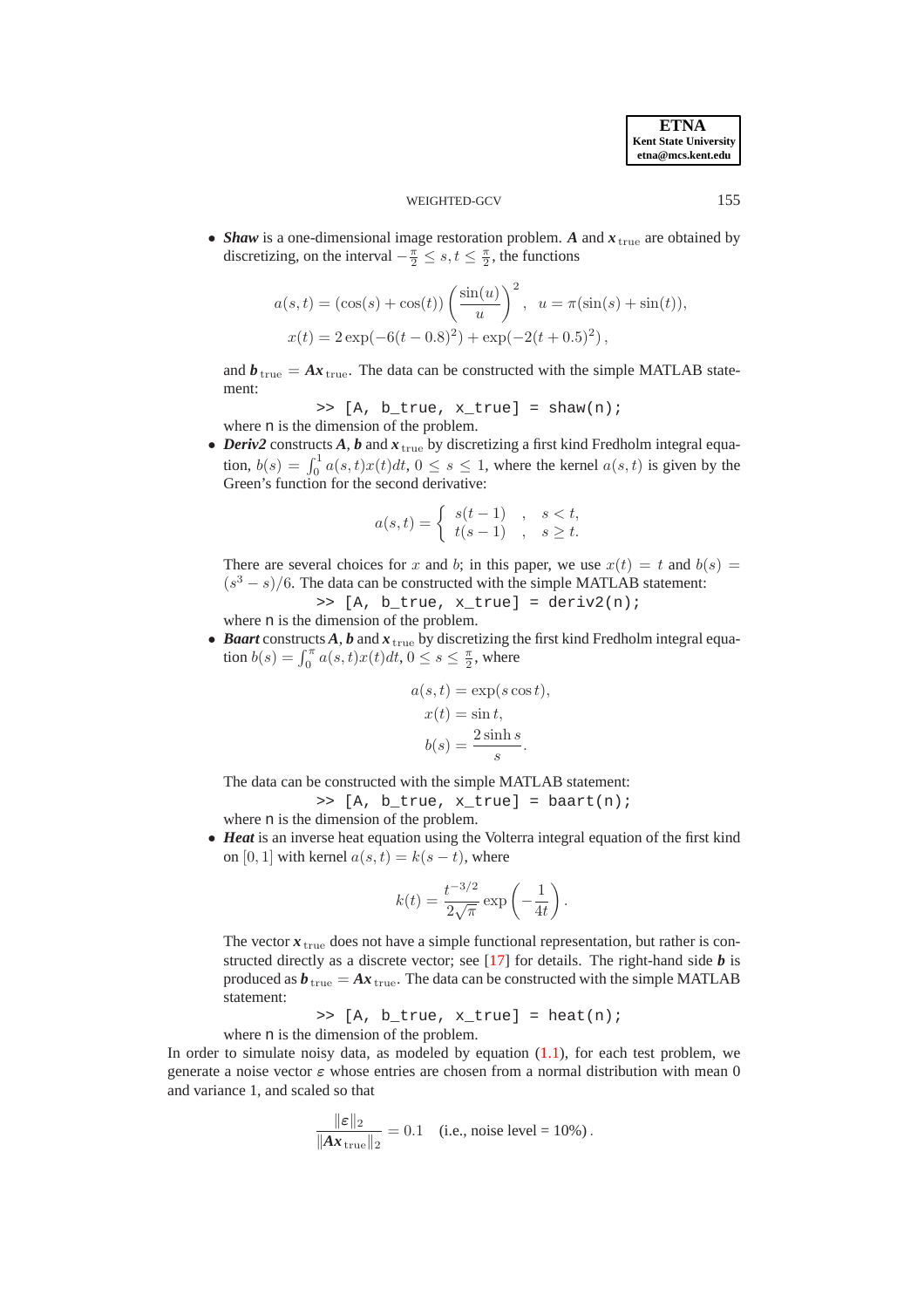**ETNA Kent State University etna@mcs.kent.edu**

#### 156 J. CHUNG, J. NAGY, AND D. O'LEARY

**4.2. What goes wrong in using GCV-Lanczos?.** We solved these test problems with the Lanczos-based hybrid method, using GCV to choose the Tikhonov regularization parameter  $\lambda_k$  at each iteration. The results are shown in Figure [4.1.](#page-14-0) In all of our examples, LSQR, which is essentially LBD with no regularization, exhibits semiconvergent behavior, as we expect. If we use 'optimal' regularization parameters at each iteration (determined using knowledge of  $x_{\text{true}}$  to make the relative error in the solution as small as possible), then Lanczos-hybrid methods would be excellent at stabilizing the regularized solution, as shown with the dashed lines. However, in realistic situations, we do not know the optimal solution, so this is impossible. On the *Phillips, Shaw* and *Deriv2* problems, the performance of standard GCV, though slightly worse than optimal, is acceptable. For the other three problems, the convergence behavior for GCV is significantly worse than optimal.

A major concern is the possibility that rounding errors in the computation of the matrices  $W_k$ ,  $Y_k$  and  $B_k$  are causing the poor behavior. Björck, Grimme and Van Dooren [[2\]](#page-17-12) showed that in some cases reorthogonalization may be necessary for better performance, and Larsen [\[25\]](#page-18-2) considered partial reorthogonalization. However, in our tests GCV still had difficulty even after reorthogonalization. Another option is to use a different regularization method such as TSVD or exponential filtering, but we found little to no improvement in the solution. In addition, we delayed regularization until after  $k > k_{min}$  to wait until  $\mathbf{B}_k$  more fully captures the ill-conditioning of *A*, but that attempt proved futile as well.

We now know that there are good choices of the regularization parameter, so the poor behavior is caused by the suboptimal parameter chosen by GCV. In the next section we propose replacing it by a weighted-GCV method which shows much better behavior.

<span id="page-7-0"></span>**5. Weighted-GCV.** In this section we describe a modification of the GCV function, which we call *weighted-GCV* (W-GCV), that will improve our ability to choose regularization parameters for the projected problem. We first describe the approach for Tikhonov regularization for a general linear system of equations, and then show in section [5.3](#page-10-0) how to apply it to the projected problem.

**5.1. W-GCV for Tikhonov regularization.** The standard GCV method is a popular parameter choice method used in a variety of applications; however, as we have just seen, the method may not perform well for certain classes of problems. Other studies in statistical nonparametric modeling and function approximation noted that in practical applications, GCV occasionally chose Tikhonov parameters too small, thereby under-smoothing the solution [\[6,](#page-17-18) [9,](#page-17-19) [24,](#page-18-5) [28,](#page-18-6) [31\]](#page-18-7). To circumvent this problem, these papers use a concept that we call weighted-GCV. In contrast, we observed over-smoothing difficulties when using GCV in Lanczos-hybrid methods, which motivated us to use a different range of weights in the W-GCV method.

Instead of the Tikhonov GCV function defined in [\(2.2\)](#page-3-1), we consider the weighted-GCV function

$$
G_{_{A,\,b}}(\omega,\lambda)=\frac{n||(\bm{I}-\bm{A}\bm{A}_{\lambda}^{\dagger})\bm{b}||^2}{\Big(\text{trace}(\bm{I}-\omega\bm{A}\bm{A}_{\lambda}^{\dagger})\Big)^2}.
$$

Notice the function's dependency on a new parameter  $\omega$  in the denominator trace term. Choosing  $\omega = 1$  gives the standard GCV function [\(2.2\)](#page-3-1). If we choose  $\omega > 1$ , we obtain smoother solutions, while  $\omega < 1$  results in less smooth solutions. The obvious question here is how to choose a good value for  $\omega$ . To our knowledge, in all work using W-GCV, only experimental approaches are used to choose  $\omega$ . For smoothing spline applications, Kim and Gu empirically found that standard GCV consistently produced regularization parameters that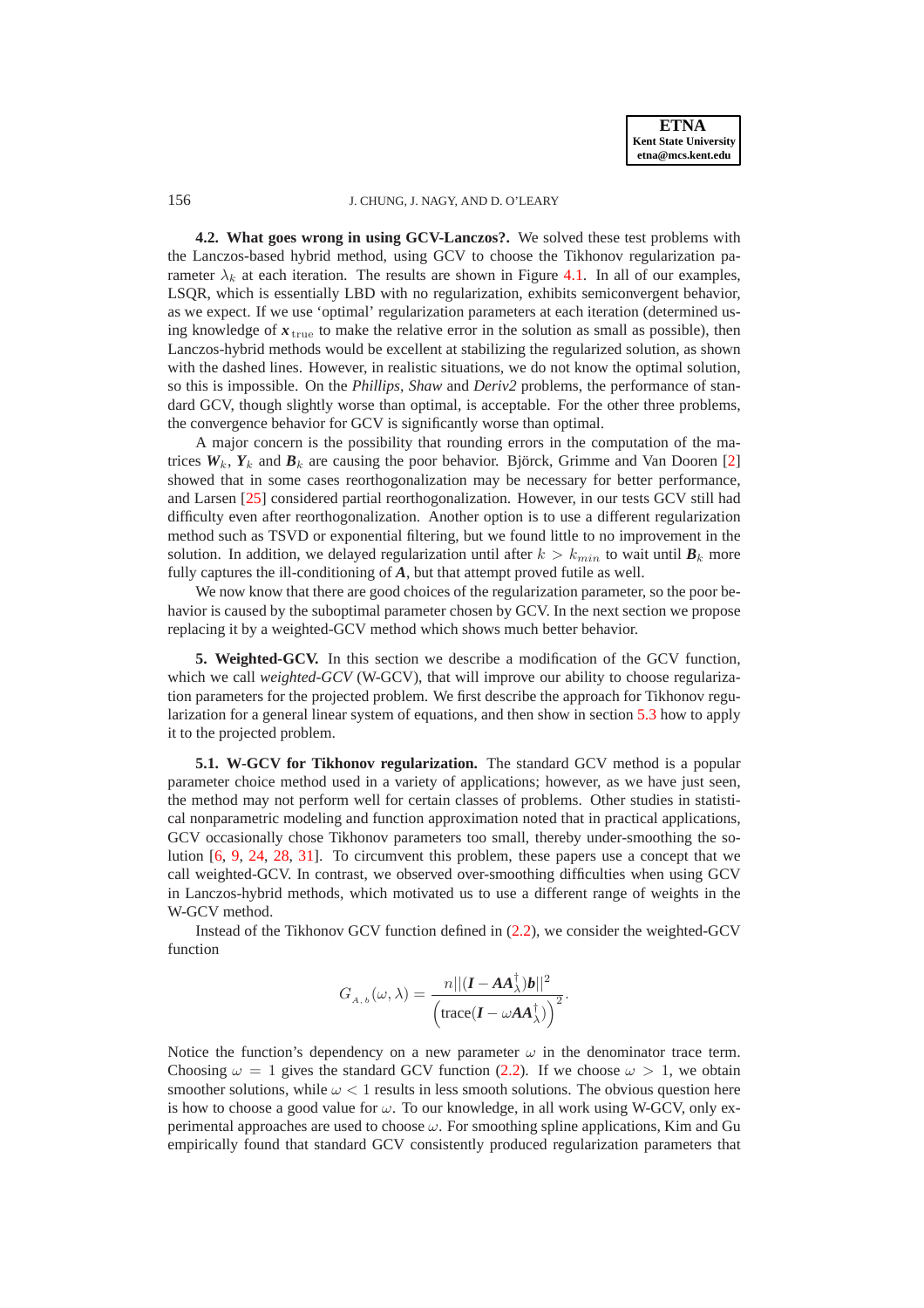



FIG. 4.1. *These plots show the relative error*,  $\|\mathbf{x}_k - \mathbf{x}_{\text{true}}\|_2 / \|\mathbf{x}_{\text{true}}\|_2$ , at each iteration of LSQR and the *Lanczos-hybrid method. Upper left: Satellite. Upper right: Regtools-Phillips. Middle left: Regtools-Shaw. Middle right: Regtools-Deriv2. Bottom left: Regtools-Baart. Bottom right: Regtools-Heat. The standard GCV method chooses regularization parameters that are too large at each iteration, which causes poor convergence behavior.*

were too small, while choosing  $\omega$  in the range of 1.2-1.4 worked well [\[24\]](#page-18-5). In our problems, though, the GCV regularization parameter is chosen too large, and thus we seek a parameter  $\omega$  in the range  $0 < \omega \leq 1$ . In addition, rather than using a user-defined parameter choice for  $\omega$  as in previous papers, we propose a more automated approach that is also versatile and can be used on a variety of problems.

**5.2. Interpretations of the W-GCV method.** In this section, we consider the W-GCV method and look at various theoretical aspects of the method. By looking at different interpretations of the W-GCV method, we hope to shed some light on the role of the new parameter  $\omega$ .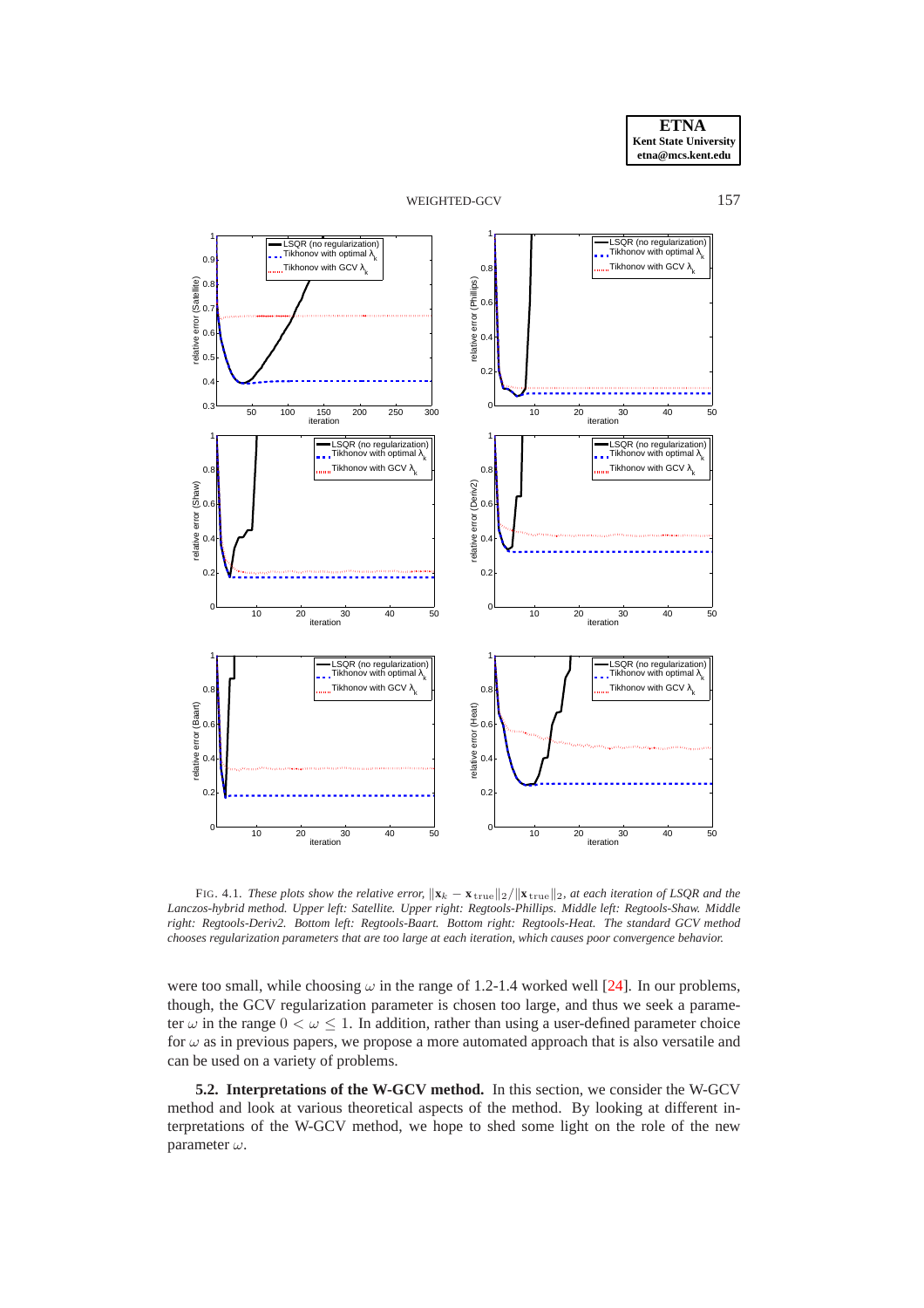As mentioned in section [2,](#page-2-0) the standard GCV method is a "leave-one-out" prediction method. In fact, in leaving out the *j*th observation, the derivation seeks to minimize the prediction error  $(b_j - [Ax]_j)^2$ , when *x* is the minimizer of

$$
\sum_{i=1, i \neq j}^{m} (b_i - [\mathbf{A} \mathbf{x}]_i)^2 + \lambda^2 ||\mathbf{x}||_2^2.
$$

If we define the  $m \times m$  matrix

$$
E_j = diag(1, 1, \ldots 1, 0, 1, \ldots 1),
$$

where 0 is the  $j<sup>th</sup>$  entry, then the above minimization is equivalent to

$$
\min_{\mathbf{x}} ||\mathbf{E}_{j}(\mathbf{b} - \mathbf{A}\mathbf{x})||_{2}^{2} + \lambda^{2} ||\mathbf{x}||_{2}^{2}.
$$

We can derive the W-GCV method in a similar manner, but we instead use a *weighted* "leave-one-out" philosophy. More specifically, consider the case  $0 < \omega < 1$ . Then define the matrix

$$
\bm{F}_j = \text{diag}(1, 1, \ldots, 1, \sqrt{1 - \omega}, 1, \ldots, 1),
$$

where  $\sqrt{1-\omega}$  is the j<sup>th</sup> diagonal entry of  $\mathbf{F}_j$ . By using the W-GCV method, we seek a solution to the minimization problem,

$$
\min_{\mathbf{x}} ||\mathbf{F}_j(\mathbf{b} - \mathbf{A}\mathbf{x})||_2^2 + \lambda^2 ||\mathbf{x}||_2^2.
$$

In this problem, the jth observation is still present but has been down-weighted by the factor  $\sqrt{1-\omega}$ ; thus it is completely left out when  $\omega = 1$ . A derivation of the W-GCV method follows immediately from the derivation of the GCV method found in [\[11\]](#page-17-20).

By introducing a new parameter in the trace term of the GCV function, we not only introduce a new weighted prediction approach, but also change the interpretation of the function we are minimizing. We consider the special case of Tikhonov regularization and look at how the GCV function is altered algebraically and graphically with the new parameter. Using the SVD expansion of *A*, it can be shown that the trace term in the standard GCV function is given by

trace
$$
(I - AA_{\lambda}^{\dagger}) = \sum_{i=1}^{n} \frac{\lambda^2}{\sigma_i^2 + \lambda^2} + (m - n).
$$

In contrast, the trace term for the W-GCV function is given by:

$$
\begin{split} \text{trace}(\boldsymbol{I} - \omega \boldsymbol{A} \boldsymbol{A}_{\lambda}^{\dagger}) &= \sum_{i=1}^{n} \frac{(1-\omega)\sigma_i^2 + \lambda^2}{\sigma_i^2 + \lambda^2} + (m-n) \\ &= \sum_{i=1}^{n} (1-\omega)\phi_i + \sum_{i=1}^{n} \frac{\lambda^2}{\sigma_i^2 + \lambda^2} + (m-n). \end{split}
$$

Thus, if  $\omega$  < 1 then we are adding a multiple of the sum of the filter factors to the original trace term, and if  $\omega > 1$  we are subtracting a multiple. The graph of the GCV function also undergoes changes as  $\omega$  is changed from 1. The denominator becomes zero for some value of  $\omega > 1$ , so the W-GCV function has a pole. Fortunately, in our case,  $0 < \omega \le 1$ . Note that larger values of  $\omega$  result in larger computed regularization parameters, and smaller values of  $\omega$  result in smaller values of  $\lambda$ .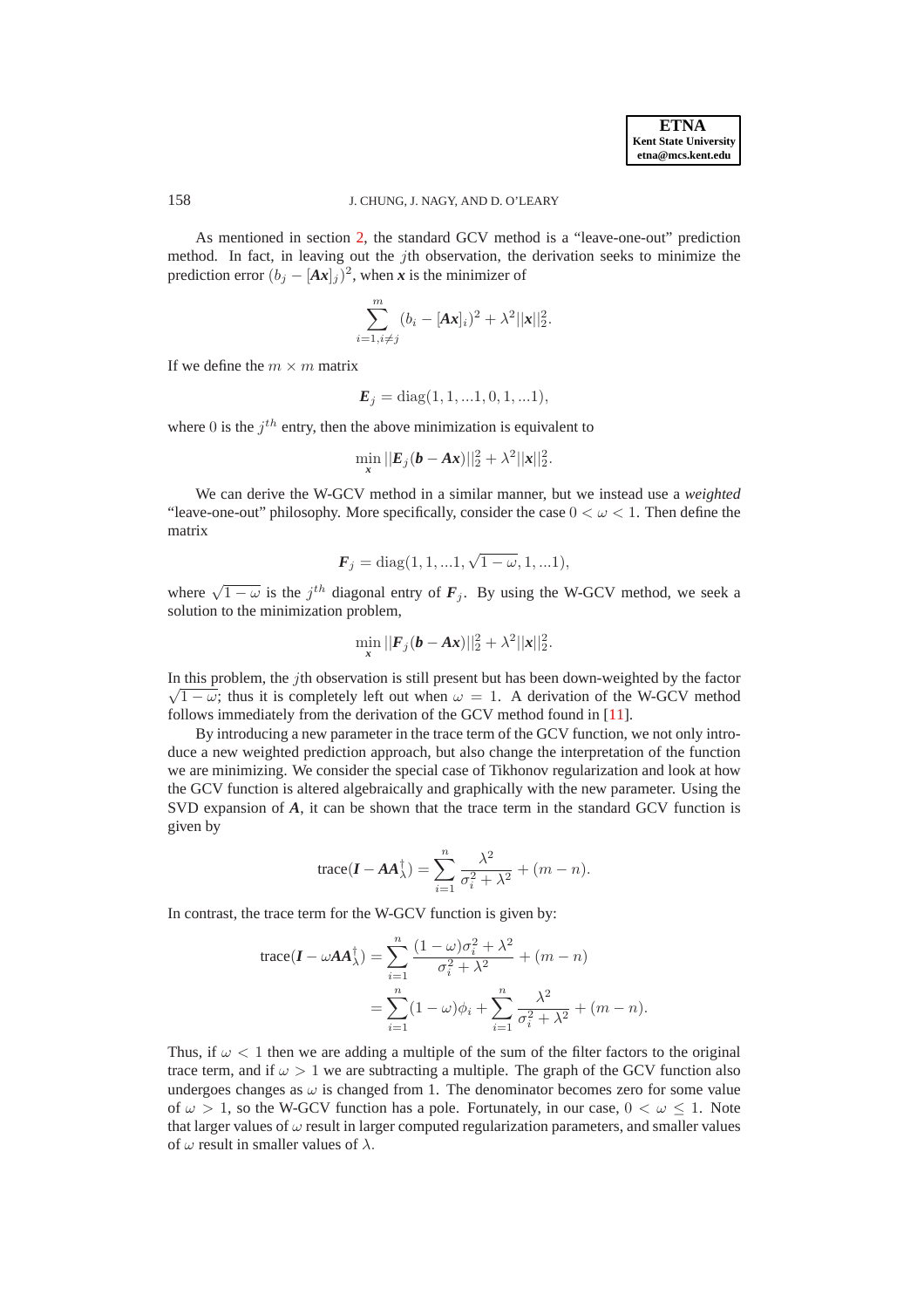<span id="page-10-0"></span>**5.3. W-GCV for the bidiagonal system.** In the previous subsection we discussed W-GCV in the context of Tikhonov regularization on the original (full) system of equations involving *A* and *b*. This allowed us to provide a general description, but our aim is to apply W-GCV to choosing regularization parameters for the projected problem, [\(3.3\)](#page-4-0). In this specific case, the W-GCV function has the form

$$
G_{B_k, \beta e_1}(\omega, \lambda) = \frac{k \|(I - B_k B_{k,\lambda}^{\dagger})\beta e_1\|_2^2}{\left(\text{trace}(I - \omega B_k B_{k,\lambda}^{\dagger})\right)^2} = \frac{k \beta^2 \left(\sum_{i=1}^k \left(\frac{\lambda^2}{\delta_i^2 + \lambda^2} \left[P_k^T e_1\right]_i\right)^2 + \left(\left[P_k^T e_1\right]_{k+1}\right)^2\right)}{\left(1 + \sum_{i=1}^k \frac{(1 - \omega)\delta_i^2 + \lambda^2}{\delta_i^2 + \lambda^2}\right)^2},
$$

where, using the notation introduced in  $(3.5)$ ,  $P_k$  is an orthogonal matrix containing the left singular vectors of  $B_k$ ,  $\delta_i$  is the *i*th largest singular value of  $B_k$ , and  $W_k^T b = \beta e_1$  with  $\beta = ||b||$ . Note that this reduces to the expression in [\(3.5\)](#page-5-2) when  $\omega = 1$ .

<span id="page-10-1"></span>**5.4. Choosing**  $\omega$ . For many ill-posed problems, a good value of  $\omega$  is crucial for the success of Lanczos-hybrid methods. In this section we consider how different values of  $\omega$ may affect convergence behavior and present an adaptive approach for finding a good value for  $\omega$ .

Consider the test problem *Heat*, whose convergence graph with Tikhonov regularization and the standard GCV method is given in the bottom right corner of Figure [4.1.](#page-14-0) To illustrate the effects of using the W-GCV function with Lanczos-hybrid methods, we present results using the same fixed value of  $\omega$  at all steps of the iteration. The results are shown in Figure [5.1.](#page-14-0)

For this particular example, it is evident that  $\omega = 0.2$  is a good value for the new parameter. However, finding a good  $\omega$  in this way is not possible since the true solution is generally not available. Hence, we introduce an automated, adaptive approach that in our experience produces adequate results.

Recall from section [3](#page-3-0) that at each iteration of the Lanczos-hybrid method, we solve the projected LS problem [\(3.3\)](#page-4-0) using Tikhonov regularization. Since the early iterations of LBD do not capture the ill-conditioning of the problem, we expect that little or no regularization is needed to solve the projected LS problem. Let  $\lambda_{k, opt}$  denote the optimal regularization parameter at the  $k^{th}$  iteration. Then, we can assume that for small k,  $\lambda_{k,opt}$  should satisfy

$$
0\leq \lambda_{k,opt}\leq \sigma_{min}\left(\boldsymbol{B}_{k}\right),
$$

where  $\sigma_{min}$  denotes the smallest singular value of the matrix. If at iteration k, we assume that we know  $\lambda_{k,out}$ , then we can find  $\omega$  by minimizing the GCV function with respect to  $\omega$ . That is, solving

$$
\left. \frac{\partial}{\partial \lambda} \left( G_{B_k, \beta e_1}(\omega, \lambda) \right) \right|_{\lambda = \lambda_{k,opt}} = 0.
$$

Since we do not know  $\lambda_{k,opt}$ , we instead find  $\hat{\omega}_k$  corresponding to  $\lambda_{k,opt} = \sigma_{min} (\mathbf{B}_k)$ . In later iterations, this approach fails because  $\sigma_{min}(\boldsymbol{B}_k)$  becomes nearly zero due to illconditioning. For these iterations, a better approach is to adaptively take

$$
\omega_k = \text{mean } \{\hat{\omega}_1, \hat{\omega}_2, \dots, \hat{\omega}_k\}.
$$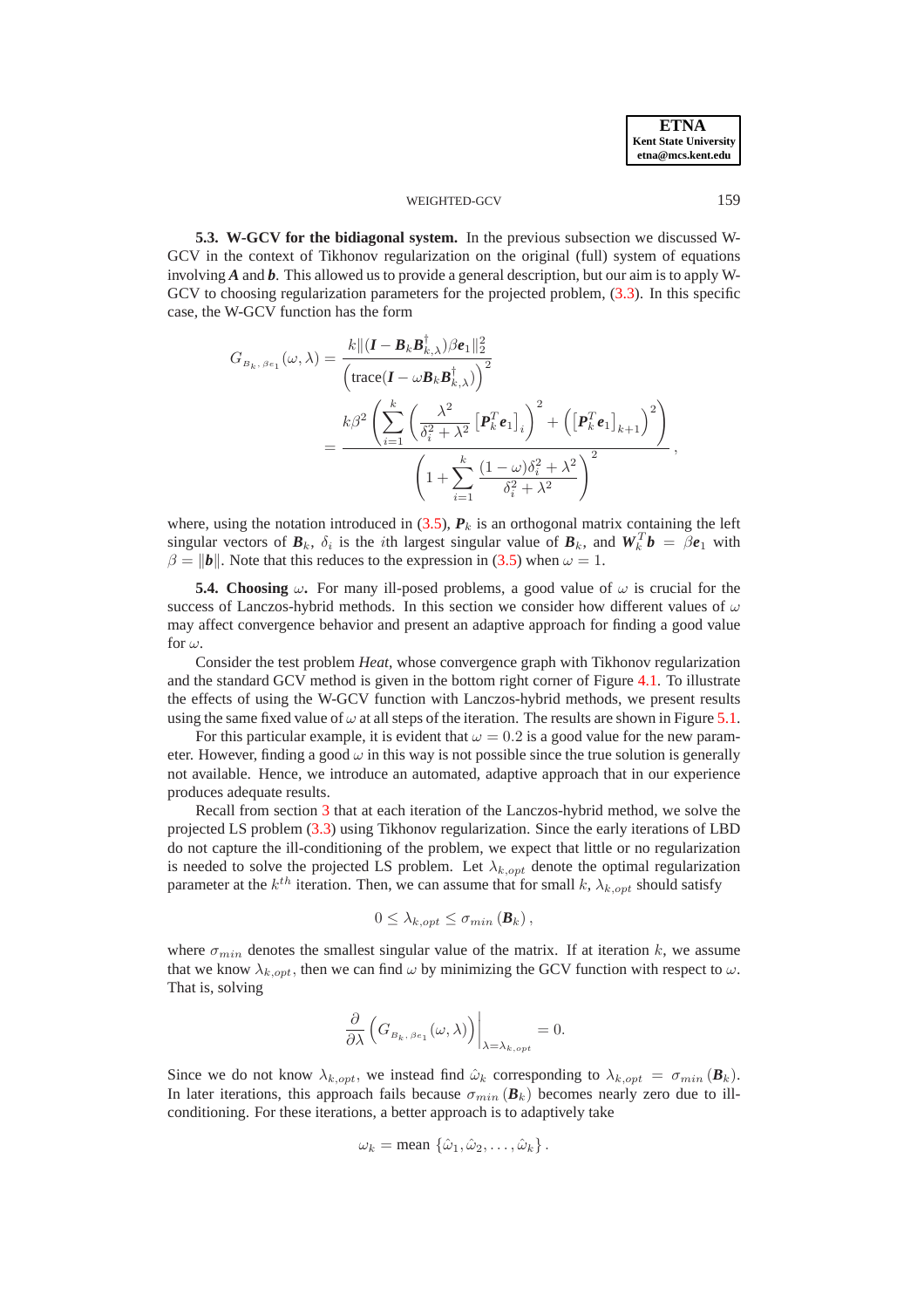

FIG. 5.1. *This figure shows plots of the relative errors,*  $\|\mathbf{x}_k - \mathbf{x}_{\text{true}}\|_2 / \|\mathbf{x}_{\text{true}}\|_2$ , for LSQR and the Lanczos*hybrid method for the Heat example from Regtools. The various plots show how the convergence behavior changes when regularization parameters are chosen using the W-GCV method with different values of*  $\omega$ . *Note that*  $\omega = 1$  *is equivalent to using standard GCV, and*  $\omega = 0$  *is equivalent to using no regularization.* 

By averaging the previously computed  $\omega$  values, we are essentially using the earlier wellconditioned components of our problem to help stabilize the harmful effects of the smaller singular values. There are two disadvantages to this approach. First, it over-smooths the solutions at early iterations, since it uses a rather large value of  $\lambda$  for a well-conditioned problem. Since these solutions are discarded, this is not a significant difficulty. Second, it undersmooths values for large  $k$ , so semiconvergence will eventually reappear. However, in practice we will also be using a method like GCV to choose a stopping iteration, so  $k$  will not be allowed to grow too large; this is discussed in the following subsection.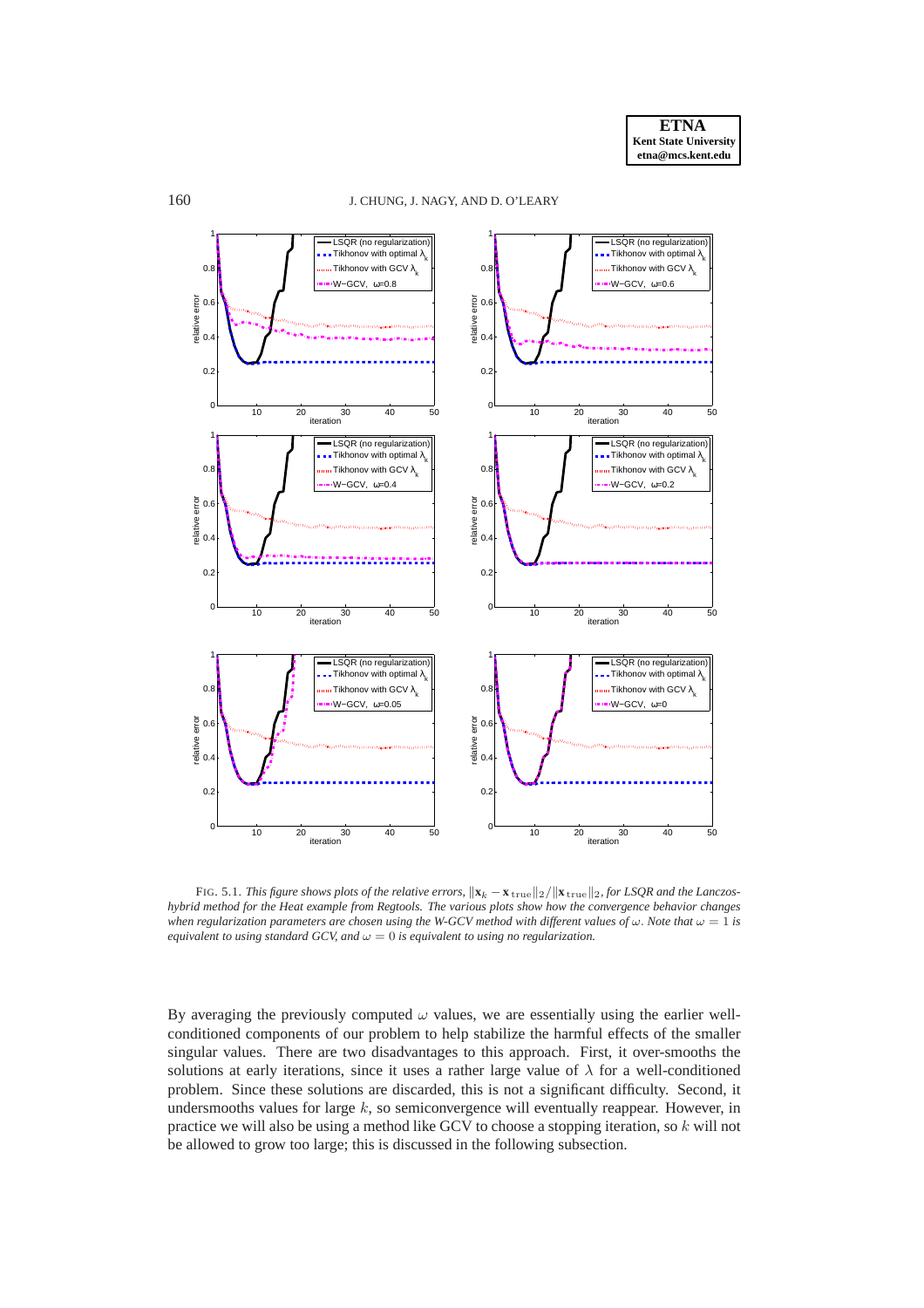**5.5. Stopping criteria for LBD.** The next practical issue to consider is an approach to determine an appropriate point at which to stop the iteration. Björck  $[1]$  $[1]$  suggested using GCV for this purpose, when TSVD is used to solve the projected problem. However, Björck, Grimme and Van Dooren [\[2\]](#page-17-12) showed that modifications of the algorithm were needed to make the approach effective for practical problems. Specifically, they proposed a fairly complicated scheme based on implicitly restarting the iterations.

In this section we describe a similar approach for Tikhonov regularization, but we do not need implicit restarts. We begin by defining the computed solution at each iteration of the Lanczos hybrid method as

<span id="page-12-0"></span>(5.1) 
$$
\mathbf{x}_k = \mathbf{Y}_k \mathbf{f}_{\lambda_k} = \mathbf{Y}_k (\mathbf{B}_k^T \mathbf{B}_k + \lambda_k^2 \mathbf{I})^{-1} \mathbf{B}_k^T \mathbf{W}_k^T \mathbf{b} \equiv \mathbf{A}_k^\dagger \mathbf{b}.
$$

Using the basic idea of GCV, we would like to determine a stopping iteration,  $k$ , that minimizes

<span id="page-12-1"></span>(5.2) 
$$
\widehat{G}(k) = \frac{n || (\boldsymbol{I} - \boldsymbol{A}\boldsymbol{A}_k^{\dagger})\boldsymbol{b} ||_2^2}{\left(\text{trace}(\boldsymbol{I} - \boldsymbol{A}\boldsymbol{A}_k^{\dagger})\right)^2}.
$$

Using  $(5.1)$  and  $(3.2)$ , the numerator of equation  $(5.2)$  can be written as

$$
n\|(I - AA_k^{\dagger})\boldsymbol{b}\|_2^2 = n\|(I - \boldsymbol{B}_k(\boldsymbol{B}_k^T\boldsymbol{B}_k + \lambda_k^2\boldsymbol{I})^{-1}\boldsymbol{B}_k^T)\beta\boldsymbol{e}_1\|_2^2.
$$

If we now replace  $B_k$  with its SVD [\(3.4\)](#page-4-2), we obtain

<span id="page-12-2"></span>
$$
n\|(\boldsymbol{I}-\boldsymbol{A}\boldsymbol{A}_{k}^{\dagger})\boldsymbol{b}\|_{2}^{2}=n\beta^{2}\left\|\begin{bmatrix} \frac{\lambda_{k}^{2}}{\delta_{1}^{2}+\lambda_{k}^{2}} & & \\ & \ddots & \\ & & \frac{\lambda_{k}^{2}}{\delta_{k}^{2}+\lambda_{k}^{2}} \\ & & & 1 \end{bmatrix}\boldsymbol{P}_{k}^{T}\boldsymbol{e}_{1}\right\|_{2}^{2}
$$
\n
$$
(5.3) \qquad \qquad =n\beta^{2}\left(\sum_{i=1}^{k}\left(\frac{\lambda_{k}^{2}}{\delta_{i}^{2}+\lambda_{k}^{2}}\left[\boldsymbol{P}_{k}^{T}\boldsymbol{e}_{1}\right]_{i}\right)^{2}+\left(\left[\boldsymbol{P}_{k}^{T}\boldsymbol{e}_{1}\right]_{k+1}\right)^{2}\right).
$$

Similarly, the denominator of equation  $(5.2)$  can be written as

<span id="page-12-3"></span>(5.4) 
$$
\left(\text{trace}\left(\boldsymbol{I}-\boldsymbol{A}\boldsymbol{A}_{k}^{\dagger}\right)\right)^{2} = \left((m-k)+\sum_{i=1}^{k}\frac{\lambda_{k}^{2}}{\delta_{i}^{2}+\lambda_{k}^{2}}\right)^{2}.
$$

Thus, combining  $(5.3)$  and  $(5.4)$ , equation  $(5.2)$  can be written as

(5.5) 
$$
\widehat{G}(k) = \frac{n\beta^2 \left(\sum_{i=1}^k \left(\frac{\lambda_k^2}{\delta_i^2 + \lambda_k^2} \left[\bm{P}_k^T \bm{e}_1\right]_i\right)^2 + \left(\left[\bm{P}_k^T \bm{e}_1\right]_{k+1}\right)^2\right)}{\left((m-k) + \sum_{i=1}^k \frac{\lambda_k^2}{\delta_i^2 + \lambda_k^2}\right)^2}.
$$

This is the form of  $\widehat{G}(k)$  that we use to determine a stopping iteration in our implementations. The numerator is  $n/k$  times the numerator in [\(3.5\)](#page-5-2) for  $G_{A, b}(\lambda_k)$ , and the denominator differs only in its first term.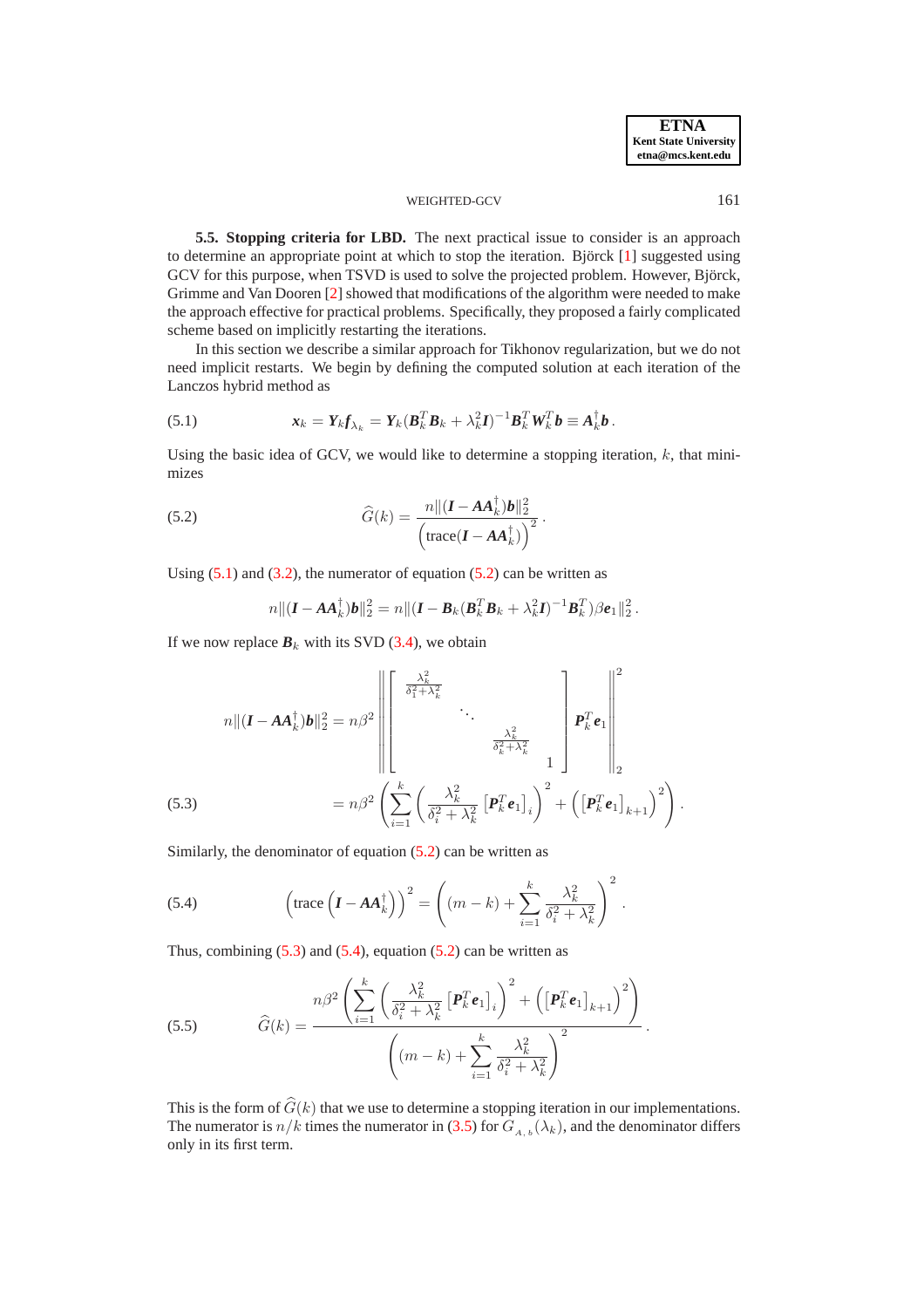In the ideal situation where the convergence behavior of the Lanczos-hybrid method is perfectly stabilized, we expect  $\lambda_k$  to converge to a fixed value corresponding to an appropri-ate regularization parameter for the original problem [\(1.2\)](#page-0-1). In this case the values of  $\hat{G}(k)$ converge to a fixed value. Therefore, we choose to terminate the iterations when these values change very little,

$$
\left|\frac{\widehat G(k+1)-\widehat G(k)}{\widehat G(1)}\right|<\text{tol}\,,
$$

for some prescribed tolerance.

However, as remarked in the previous subsection, it may be impossible to completely stabilize the iterations for realistic problems, resulting in slight semiconvergent behavior of the iterations. In this case, the GCV values  $G(k)$  will begin to increase. Thus, we implement a second stopping criteria to stop at iteration  $k_0$  satisfying

$$
k_0 = \operatorname*{argmin}_{k} \widehat{G}(k).
$$

In the next section we present some numerical experiments with an implementation of the Lanczos-hybrid method that uses this approach.

<span id="page-13-0"></span>**6. Numerical results.** We now illustrate the effectiveness of using the W-GCV method in Lanczos-hybrid methods with Tikhonov regularization.

**6.1. Results on various test problems.** We implement the adaptive method presented in section [5.4](#page-10-1) for choosing  $\omega$  and provide numerical results for each of the test problems. The resulting convergence curves are displayed in Figure [6.1.](#page-14-0)

In all of the test problems, choosing  $\omega$  adaptively provides nearly optimal convergence behavior. The results for the *Phillips* and *Shaw* problems are excellent with the adaptive W-GCV approach. The *Satellite, Baart* and *Heat* examples exhibit a slowed convergence compared to Tikhonov with the optimal regularization parameter but achieve much better results than with the standard GCV. This slowed convergence is due to the fact that at the early iterations the projected problem is well conditioned and W-GCV produces a solution that is too smooth. At later iterations, when more small singular value information is captured in the bidiagonalization process, better  $\omega$ , and hence  $\lambda$ , parameters are found, and the W-GCV parameter choice is close to optimal. In addition, W-GCV avoids the early stagnation behavior that GCV exhibits.

It should be noted that when LBD takes many iterations, preconditioning could be used to accelerate convergence. It is interesting to note that the *Deriv2* example converges, but eventually exhibits small signs of semiconvergent behavior. Nevertheless, the results are still better than the standard GCV, and, moreover, if combined with the stopping criteria described in the previous section, the results are quite good. To illustrate, in Table [6.1](#page-13-1) we report the iteration at which our code detected a minimum of  $G(k)$ .

TABLE 6.1

<span id="page-13-1"></span>*Results of using*  $\widehat{G}(k)$  *to determine a stopping iteration. The numbers reported in this table are the iteration index at which our Lanczos-hybrid code detected a minimum of*  $\widehat{G}(k)$ *.* 

| Problem                         | Satellite Phillips Shaw Deriv2 Baart Heat |    |      |    |  |
|---------------------------------|-------------------------------------------|----|------|----|--|
| <i>Stopping Iteration</i>   197 |                                           | 18 | - 23 | 20 |  |

Comparing the results in Table [6.1](#page-13-1) with the convergence history plots shown in Figure [6.1,](#page-14-0) we see that our approach to choosing a stopping iteration is very effective. Although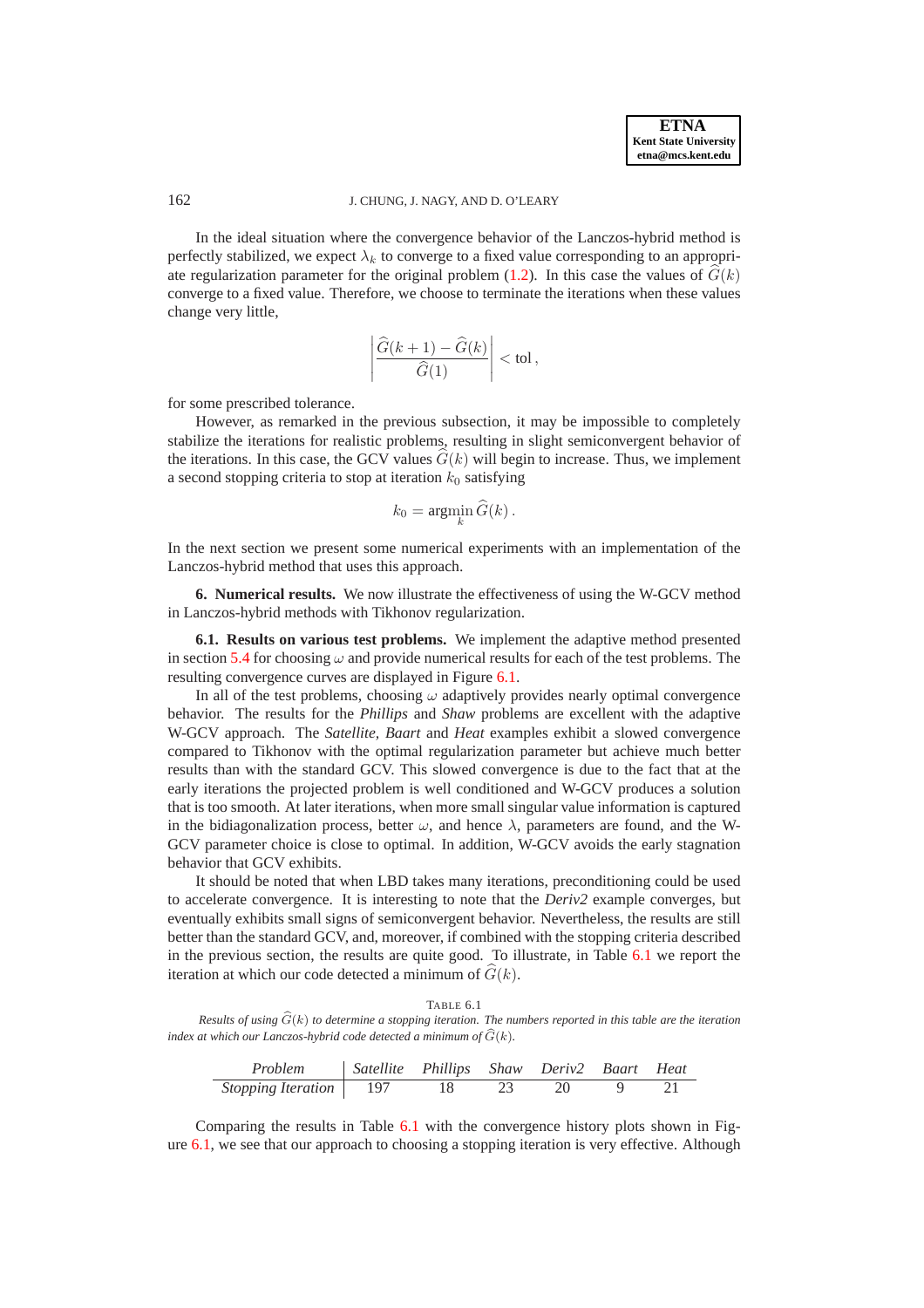



<span id="page-14-0"></span>FIG. 6.1. *These plots show the relative error*,  $\|\mathbf{x}_k - \mathbf{x}_{\text{true}}\|_2 / \|\mathbf{x}_{\text{true}}\|_2$ , at each iteration of LSQR and the *Lanczos-hybrid method. Upper left: Satellite. Upper right: Regtools-Phillips. Middle left: Regtools-Shaw. Middle right: Regtools-Deriv2. Bottom left: Regtools-Baart. Bottom right: Regtools-Heat. The standard GCV method chooses regularization parameters that are too large at each iteration, which cause poor convergence behavior. However, the W-GCV method, with our adaptive approach to choose* ω *produces near optimal convergence behavior.*

the scheme does not perform as well on the *Baart* example, the results are still quite good considering the difficulty of this problem. (Observe that with no regularization, semiconvergence happens very quickly, and we should therefore expect difficulties in stabilizing the iterations.) These results show that our W-GCV method performs better than standard GCV, and that we are able to determine an appropriate stopping iteration on a wide class of problems.

We also remark that the *Satellite* example is a much larger problem than the other examples, and so more iterations are needed. However, the Lanczos-hybrid method can easily incorporate standard preconditioning techniques to accelerate convergence. For the *Satellite*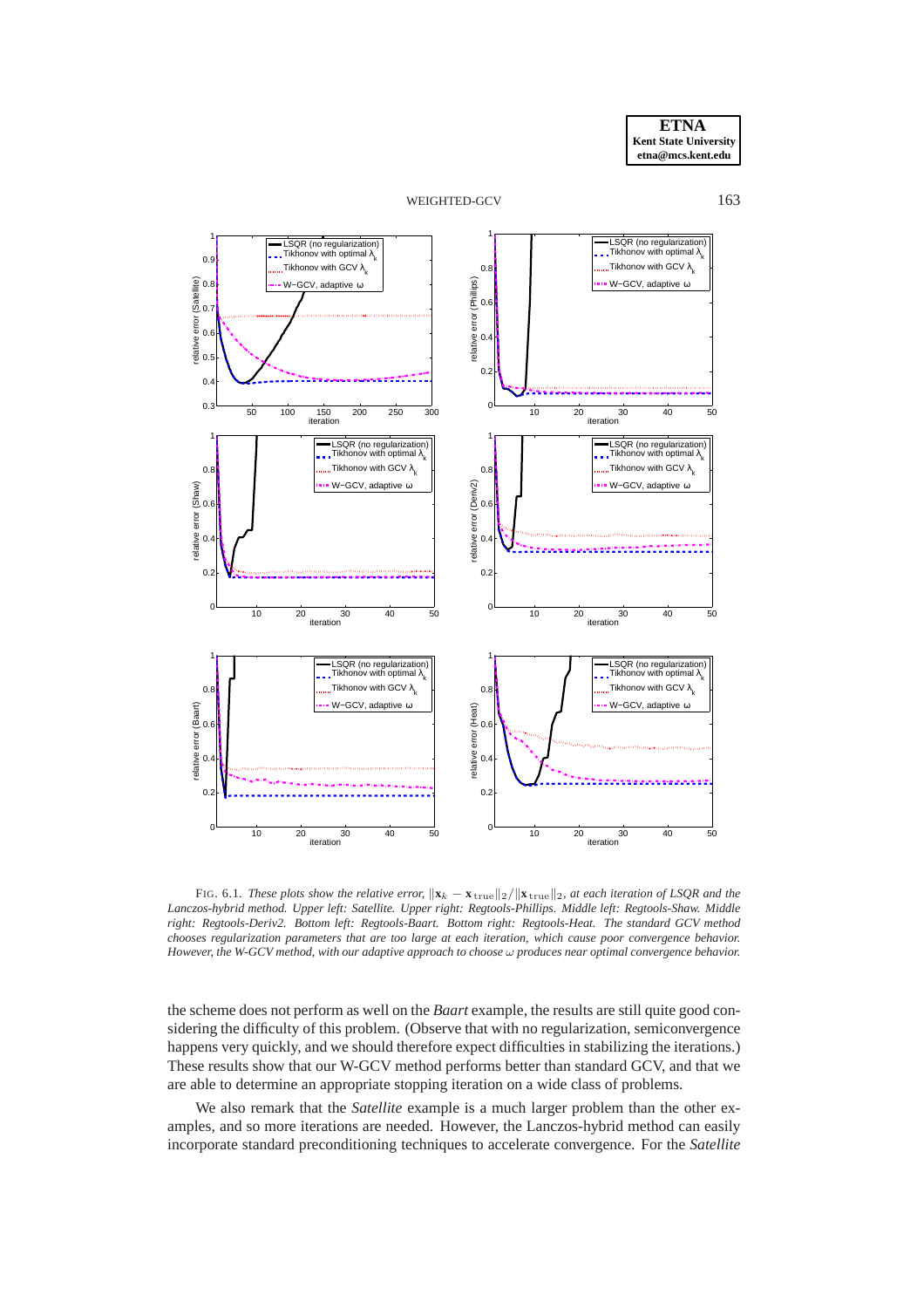image deblurring example, we used a Kronecker product based preconditioner [\[20,](#page-17-21) [21,](#page-17-22) [27\]](#page-18-8) implemented in RestoreTools [\[26\]](#page-18-4). In this case, the Lanczos-hybrid method, with W-GCV, detects a minimum of  $\hat{G}(k)$  in only 54 iterations. The corresponding solution has relative error 0.4001, which is actually slightly lower than the relative error 0.4061 achieved at iteration 197 when using no preconditioning.

**6.2. Effect of noise on**  $\omega$ . We now consider how the choice of  $\omega$  depends on the amount of noise in the data. In particular, we report on numerical results for the test problems described in section [4.1](#page-5-1) with three different noise levels:

$$
\frac{\|\varepsilon\|_2}{\|Ax_{\text{true}}\|_2} = 0.1, 0.01, \text{ and } 0.001.
$$

Thus these problems have 10%, 1% and 0.1% noise levels respectively. Some of the results reported in previous sections for 10% noise are repeated here for comparison purposes.

Recall that because standard GCV computes regularization parameters that are too large, we should choose  $0 < \omega < 1$  in W-GCV. Generally we observe that the over-smoothing caused by standard GCV is more pronounced for larger noise levels. Therefore large noise levels typically need smaller values of  $\omega$ , while small noise levels need larger values of  $\omega$ . Our next experiments were designed to see how far the "optimal" value of  $\omega$  differs from the GCV value  $\omega = 1$ . The results are shown in Table [6.2,](#page-15-1) which displays  $\omega$  values that allow W-GCV to compute near-optimal regularization parameters at each iteration of the Lanczos-hybrid method. For example, in Figure [5.1](#page-14-0) we see that for 10% noise,  $\omega = 0.2$  produces near optimal convergence behavior for the *Heat* problem, and thus this value appears in the first row, last column of table.

<span id="page-15-1"></span>TABLE 6.2 *Values of* ω *(found experimentally) that produce optimal convergence behavior of the Lanczos-hybrid method for different noise levels. Figure [6.2](#page-16-0) shows how these values perform on the Baart and Heat examples.*

|               |                | Satellite Phillips Shaw Deriv2 Baart Heat |                |                |                |                |
|---------------|----------------|-------------------------------------------|----------------|----------------|----------------|----------------|
| Noise Level 1 | $\omega_{opt}$ | $\omega_{opt}$                            | $\omega_{opt}$ | $\omega_{opt}$ | $\omega_{opt}$ | $\omega_{opt}$ |
| 10 %          | 0.40           | 0.20                                      | 0.05           | 0.10           | 0.01           | 0.20           |
| $1\%$         | 0.50           | 0.40                                      | 0.05           | 0.20           | 0.05           | 0.40           |
| $0.1\%$       | 0.80           | 0.50                                      | 0.10           | 0.60           | 0.10           | 0.80           |

The results reported in Table [6.2](#page-15-1) were found experimentally. We see clearly from this table that optimal values of  $\omega$  depend on the noise level (increasing with decreasing noise level), as well as with the problem. However, more work is needed to better understand these relationships.

Figure [6.2](#page-16-0) shows how our adaptive approach to choosing  $\omega$  compares to the optimal values on two of the test problems (*Baart* and *Heat*) and for the various noise levels. These two test problems are representative of the convergence behavior we observe with the other test problems. We see that if a good choice of  $\omega$  can be found, W-GCV is very effective (much more so than GCV) at choosing regularization parameters, and thus at stabilizing the convergence behavior, especially for high noise levels. Moreover, although we do not yet have a scheme that chooses the optimal value of  $\omega$ , these results show that our adaptive approach produces good results on a wide class of problems, and for various noise levels.

<span id="page-15-0"></span>**7. Concluding remarks.** In this paper, we have considered using a weighted-GCV method in Lanczos-hybrid methods for solving large scale ill-posed problems. The W-GCV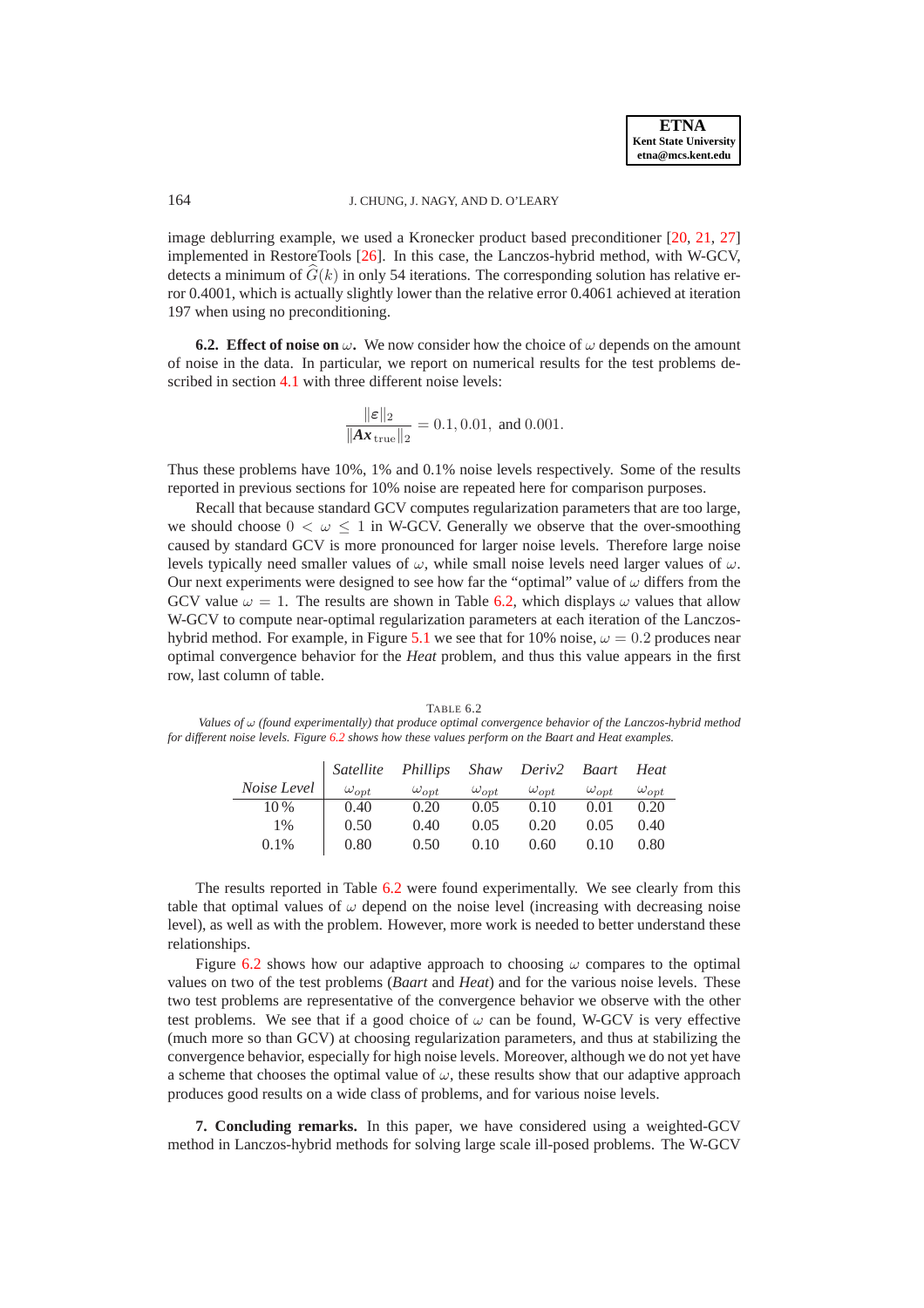



<span id="page-16-0"></span>FIG. 6.2. *These plots show the relative error,*  $\|\mathbf{x}_k - \mathbf{x}_{\text{true}}\|_2 / \|\mathbf{x}_{\text{true}}\|_2$ , at each iteration of LSQR and the *Lanczos-hybrid method. The plots on the left correspond to the Baart example, for three different noise levels. The plots on the right correspond to the Heat example. Optimal choices of* ω *(found experimentally) produce optimal convergence behavior, and our adaptive approach to choose* ω *produces near optimal convergence behavior. It can be observed that standard GCV is ineffective for moderate to high levels of noise.*

method requires choosing yet another parameter, so we proposed and implemented an adaptive, automatic approach for choosing this parameter. We demonstrated through a variety of test problems that our approach was effective in stabilizing semiconvergence behavior.

The MATLAB implementations used to generate the results presented in this paper can be obtained from [http://www.mathcs.emory.edu/˜nagy/WGCV](http://www.mathcs.emory.edu/~nagy/WGCV).

Several open questions remain. With the ability to obtain near optimal solutions, Lanczoshybrid methods should have a significant impact on many applications. Recently, Kilmer, Hansen and Español [[22\]](#page-17-15) suggested a projection-based algorithm that can be implemented for more general regularization operators. We can treat this iterative method as a hybrid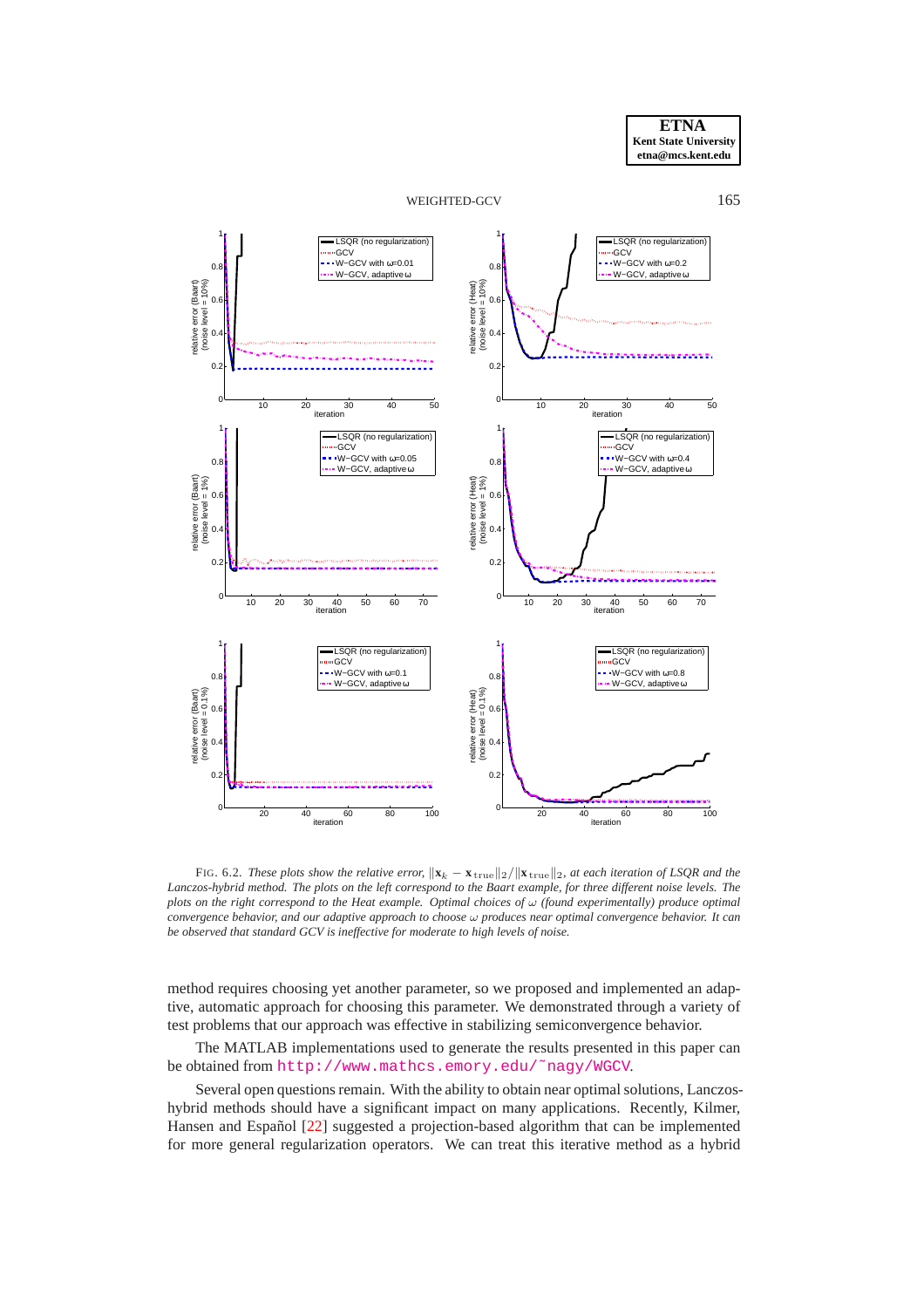method and apply W-GCV. In addition, we would like to see how well W-GCV works in combination with truncated SVD and Lanczos-hybrid methods. Finally, work remains to be done on alternative ways to determine the new parameter in the W-GCV method.

**Acknowledgements.** We are grateful to Kevin J. Coakley and Bert W. Rust for helpful comments on the manuscript.

The views expressed here are those of the authors alone, not necessarily those of NIST or NSF. Certain commercial products are identified in order to specify adequately experimental procedures. In no case does such identification imply recommendation or endorsement by NIST, nor does it imply that the items identified are necessarily the best available for the purpose.

#### **REFERENCES**

- <span id="page-17-11"></span>[1] Å. BJÖRCK, A bidiagonalization algorithm for solving large and sparse ill-posed systems of linear equations, BIT, 28 (1988), pp. 659–670.
- <span id="page-17-12"></span>[2] Å. BJÖRCK, E. GRIMME, AND P. VAN DOOREN, *An implicit shift bidiagonalization algorithm for ill-posed systems of linear equations*, BIT, 34 (1994), pp. 510–534.
- <span id="page-17-9"></span>[3] D. CALVETTI, G. H. GOLUB, AND L. REICHEL, *Estimation of the L-curve via Lanczos bidiagonalization*, BIT, 39 (1999), pp. 603–619.
- <span id="page-17-13"></span>[4] D. CALVETTI AND L. REICHEL, *Tikhonov regularization of large scale problems*, BIT, 43 (2003), pp. 263– 283.
- <span id="page-17-18"></span><span id="page-17-8"></span>[5] , *Tikhonov regularization with a solution constraint*, SIAM J. Sci. Comput., 26 (2004), pp. 224–239.
- [6] D. CUMMINS, T. FILLOON, AND D. NYCHKA, *Confidence intervlas for non-parametric curve estimates: Toward more uniform pointwise coverage*, J. Amer. Statist. Assoc., 96 (2001), pp. 233–246.
- <span id="page-17-6"></span>[7] L. ELDEN´ , *Algorithms for the regularization of ill-conditioned least squares problems*, BIT, 17 (1977), pp. 134–145.
- <span id="page-17-0"></span>[8] H. W. ENGL, M. HANKE, AND A. NEUBAUER, *Regularization of Inverse Problems*, Kluwer Academic Publishers, Dordrecht, 2000.
- <span id="page-17-19"></span>[9] J. FRIEDMAN AND B. SILVERMAN, *Flexible parsimonious smoothing and additive modeling*, Technometrics, 31 (1989), pp. 3–21.
- <span id="page-17-10"></span>[10] A. FROMMER AND P. MAASS, *Fast CG-based methods for Tikhonov-Phillips regularization*, SIAM J. Sci. Comput., 20 (1999), pp. 1831–1850.
- <span id="page-17-20"></span>[11] G. H. GOLUB, M. HEATH, AND G. WAHBA, *Generalized cross-validation as a method for choosing a good ridge parameter*, Technometrics, 21 (1979), pp. 215–223.
- <span id="page-17-16"></span>[12] G. H. GOLUB, F. T. LUK, AND M. L. OVERTON, *A block Lanczos method for computing the singular values and corresponding singular vectors of a matrix*, ACM Trans. Math. Software, 7 (1981), pp. 149–169.
- <span id="page-17-5"></span>[13] G. H. GOLUB AND C. F. VAN LOAN, *Matrix Computations*, 3rd edition, Johns Hopkins University Press, Baltimore, MD, 1996.
- <span id="page-17-7"></span>[14] G. H. GOLUB AND U. VON MATT, *Quadratically constrained least squares and quadratic problems*, Numer. Math., 59 (1991), pp. 561–580.
- <span id="page-17-3"></span>[15] C. W. GROETSCH, *The Theory of Tikhonov Regularization for Fredholm Integral Equations of the First Kind*, Pitman, Boston, 1984.
- <span id="page-17-14"></span>[16] M. HANKE, *On Lanczos based methods for the regularization of discrete ill-posed problems*, BIT, 41 (2001), pp. 1008–1018.
- <span id="page-17-17"></span>[17] P. C. HANSEN, *Regularization tools: A MATLAB package for analysis and solution of discrete ill-posed problems*, Numer. Algorithms, 6 (1994), pp. 1–35.
- <span id="page-17-2"></span><span id="page-17-1"></span>[18] , *Rank-Deficient and Discrete Ill-Posed Problems*, SIAM, Philadelphia, PA, 1997.
- [19] P. C. HANSEN, J. G. NAGY, AND D. P. O'LEARY, *Deblurring Images: Matrices, Spectra and Filtering*, SIAM, Philadelphia, PA, 2006.
- <span id="page-17-21"></span>[20] J. KAMM AND J. G. NAGY, *Kronecker product and SVD approximations in image restoration*, Linear Algebra Appl., 284 (1998), pp. 177–192.
- <span id="page-17-22"></span>[21] , *Optimal Kronecker product approximation of block Toeplitz matrices*, SIAM J. Matrix Anal. Appl., 22 (2000), pp. 155–172.
- <span id="page-17-15"></span>[22] M. E. KILMER, P. C. HANSEN, AND M. I. ESPAÑOL, A projection-based approach to general-form *Tikhonov regularization*, SIAM J. Sci. Comput., 29 (2007), pp. 315–330.
- <span id="page-17-4"></span>[23] M. E. KILMER AND D. P. O'LEARY, *Choosing regularization parameters in iterative methods for ill-posed problems*, SIAM J. Matrix Anal. Appl., 22 (2001), pp. 1204–1221.